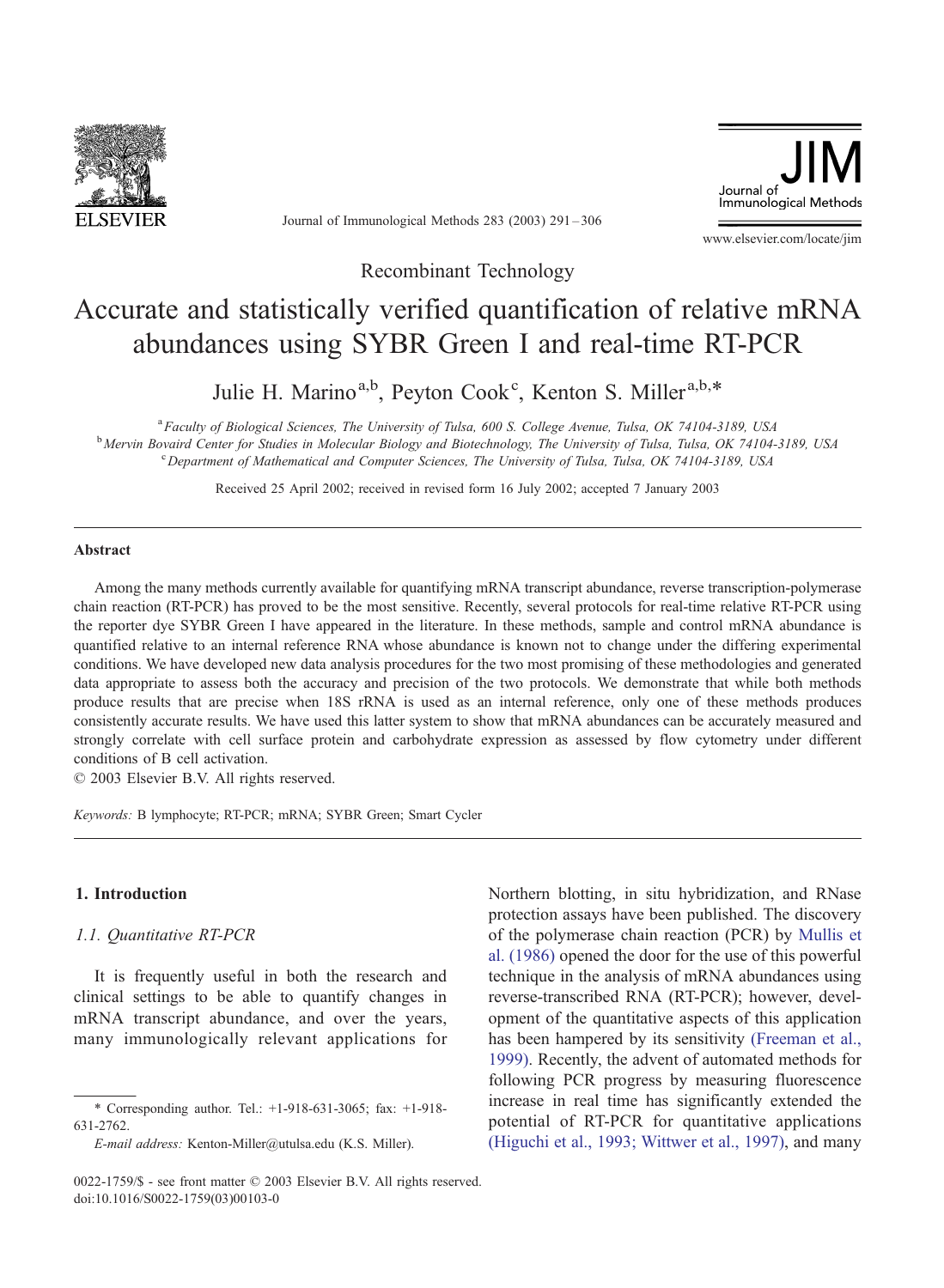different experimental approaches have been developed toward this end (for examples, see [Blaschke et](#page-14-0) al., 2000; Kruse et al., 2001; Hempel et al., 2002). Such applications have been shown to more or less accurately quantify absolute numbers of mRNA transcripts per cell with a 10,000- to 100,000-fold increase in sensitivity compared to RNase protection assays ([Wang and Brown, 1999;](#page-15-0) for a recent review, see [Bustin, 2000\)](#page-14-0).

More frequently, however, knowledge of absolute numbers of transcripts is not required to answer the question at hand, and it is sufficient to document changes in the relative abundance of a specific transcript or transcripts between varying experimental or developmental conditions. In different discussions, this process has been termed either ''relative quantitative'' or ''semiquantitative'' RT-PCR. Several procedures for analyzing and validating data from such experiments have been published [\(Muller et al., 2002;](#page-14-0) Liu and Saint, 2002; Livak and Schmittgen, 2001; Pfaffl, 2001; Gentle et al., 2001). As pointed out by Muller et al., the calculation of mean normalized gene expression can be performed in any of several different ways, each of which can yield different results and lead to very different estimates of standard error. Thus, the issue of how best to calculate these values is yet unresolved.

For the sake of clarity in the subsequent discussion, we will briefly recapitulate the commonly accepted mathematical ideas used in analyzing relative RT-PCR reactions.

#### 1.2. The mathematics of PCR

Product accumulation during the early stages of a PCR reaction may be modeled using the equation for density-independent population growth in discrete time, which is:

$$
N_{t+1}=mN_t,
$$

where  $N_t$  is the population size at time t,  $N_{t+1}$  is the population size at time  $t$  plus 1 interval, and  $m$  is population growth rate per interval. A PCR reparameterized solution of this equation is:

$$
N = N_0 E^C,\tag{1}
$$

where  $N_0$  is the number of target DNA molecules (amplicons) at the beginning of the reaction,  $N$  is the number of amplicons at the end of cycle number C, and  $E$  is the efficiency of the reaction, which in theory is a number between 1 and 2. In order to make  $E$ consistent with the concept of efficiency, usually expressed as a number between 0 and 1 or as a percentage, the expression  $(1 + E)$  is frequently used in place of  $E$  in Eq. (1) [\(Freeman et al., 1999\).](#page-14-0) Such notation leads to unnecessary complications when one is attempting to derive secondary formulae from Eq. (1) and we have therefore avoided its use.

In relative RT-PCR, one is normally only concerned with the ratio  $(R)$  of the initial amplicon abundance of a specific mRNA between two experimentally distinct cDNA populations,  $N_{01}$  and  $N_{02}$ , herein called the sample and control populations, respectively. Thus,

$$
R = (N_{o1}/N_{o2}).
$$
 (2)

Consolidating Eqs. (1) and (2) and taking the natural logarithm of each side to linearize the resultant equation, we have:

$$
ln R = (ln N_1 - C_1 ln E_1) - (ln N_2 - C_2 ln E_2).
$$

At any particular  $N_1 = N_2$ , i.e. when the amplicon population growth has reached an identical point in each PCR reaction,

$$
\ln R = C_2 \ln E_2 - C_1 \ln E_1.
$$

At this point, it is usually assumed that the amplification efficiency of the amplicon for the two cDNA populations is equal  $(E_1 = E_2)$ . Then and only then,

$$
\ln R = \Delta C \ln E,\tag{3}
$$

and

$$
R = E^{\Delta C} \tag{4}
$$

The  $\Delta C$  in Eq. (4) is then the experimentally determined difference between the cycle numbers  $(C<sub>t</sub>)$  at which each of the two PCR reactions attains some arbitrary threshold number of detectable amplicons (i.e.  $\Delta C = C_{t2} - C_{t1}$ , where  $N_1 = N_2$  = the threshold value).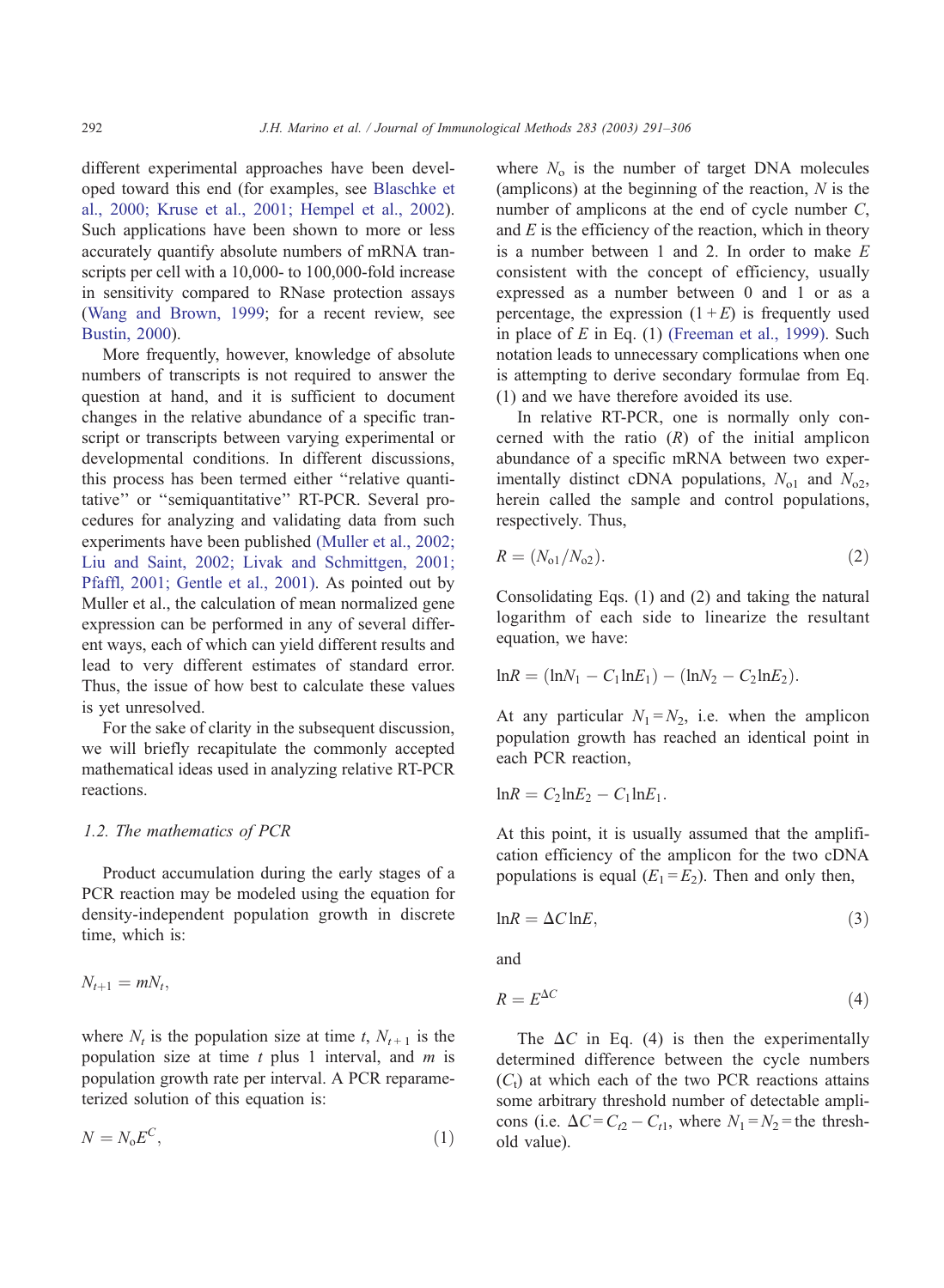The abundance ratio  $(R)$  for the two mRNA populations must also be corrected for differences in the yields between the two reverse transcriptase reactions. When this final correction is made, we obtain the final ratio that we will here call  $R^*$ . Such calibrations are normally accomplished using a second, internal reference amplicon whose abundance is believed not to change appreciably between the varying experimental conditions under consideration ([Livak and Schmitt](#page-14-0)gen, 2001; however, see also [Thellin et al., 1999\)](#page-15-0).

If both the sample/control amplicon and the internal reference amplicon are kept small ( $\leq 150$  bp), and all PCR reactions are rigorously optimized, then the socalled  $2^{-\Delta\Delta Ct}$  method may be used [\(Sagner and Gold](#page-14-0)stein, 2001; Livak and Schmittgen, 2001). In this method, all amplicon efficiencies are assumed to be at the theoretical maximum value of 2. However, in practice, this is usually not the case, and recently, [Pfaffl](#page-14-0) (2001) described a new mathematical approach for determining the corrected ratio that does not assume equal or optimal efficiencies for either amplicon.

# 1.3. The importance of accurate efficiency determinations

Because of the exponential relationship between R and  $E$  (see Eq. (4) above), small errors in the experimental determination of  $E$  or  $C$  can have very large effects on the apparent value of  $R$ . Thus, the best method for evaluating both  $E$  and  $C$  is a matter of import. Recently, two very different protocols for determining  $E$  have appeared in the literature. One of these methods [\(Pfaffl, 2001\),](#page-14-0) which we call the standard curve method, relies on the production and use of standard curves, whereas the other, which we call the analytical method, determines efficiency from analysis of the same data set used to determine the  $C_t$ [\(Gentle et al., 2001\).](#page-14-0) We have modified the approach of Gentle et al. and developed new statistical equations for rigorous quantitative analysis using either method. We then used these equations to assess both the precision and the accuracy of each method using mRNA populations from differentially activated B cells as a model system. We show that while both methods are precise, the analytical method is significantly the more accurate when data from RT-PCR reactions performed on different days is analyzed. Finally, we show that our analytical method allows

the relative quantification of mRNA populations that is rapid, precise, accurate, and statistically validated. Further, this approach should be easily adaptable to a variety of instruments and detection systems.

### 2. Materials and methods

#### 2.1. Animal strains

C57BL/6 mice originally purchased from Jackson Laboratories (Bar Harbor, ME), have been bred and maintained in the University of Tulsa Animal Facility. All mice used were females of at least 6 weeks of age.

#### 2.2. Preparation and analysis of small resting B cells

Pure B cells were isolated and analyzed by the method previously described [\(Bagriacik and Miller,](#page-13-0) 1999). Briefly, murine splenic cells were treated with an ammonium chloride lysis to remove red blood cells, and complement mediated lysis was used to eliminate macrophages and T cells. Ficoll gradients were used to isolate viable high-density resting B cells.

#### 2.3. In vitro activation of B cells

B cells were cultured in 24 well plates at  $5 \times 10^6$ cells/ml. For activation through cross-linking of cell surface IgM, 5  $\mu$ g/ml of goat anti-mouse IgM F(ab')<sub>2</sub> (Jackson Immunoresearch Laboratories, West Grove, PA), 15 ng/ml of recombinant IL-2 (Sigma-Aldrich, St. Louis, MO), and 5 ng/ml of mouse recombinant IL-4 (Sigma-Aldrich) were added prior to culture. Activation was also obtained by the use of  $1 \mu g/ml$ of anti-mouse CD40 (BD Biosciences Pharmingen, San Diego, CA) along with 15 ng/ml of recombinant IL-2. Cells were incubated with the appropriate stimulatory molecules in RPMI-1640 supplemented with L-glutamine, 2-mercaptoethanol, antibiotics, and 10% heat-inactivated fetal calf serum at 37 °C in a humidity-controlled incubator and  $10\%$  CO<sub>2</sub> for 48 h prior to harvesting.

# 2.4. RNA isolation

RNA was prepared from cell suspensions using TRIzol Reagent (Gibco BRL, Gaithersburg, MD)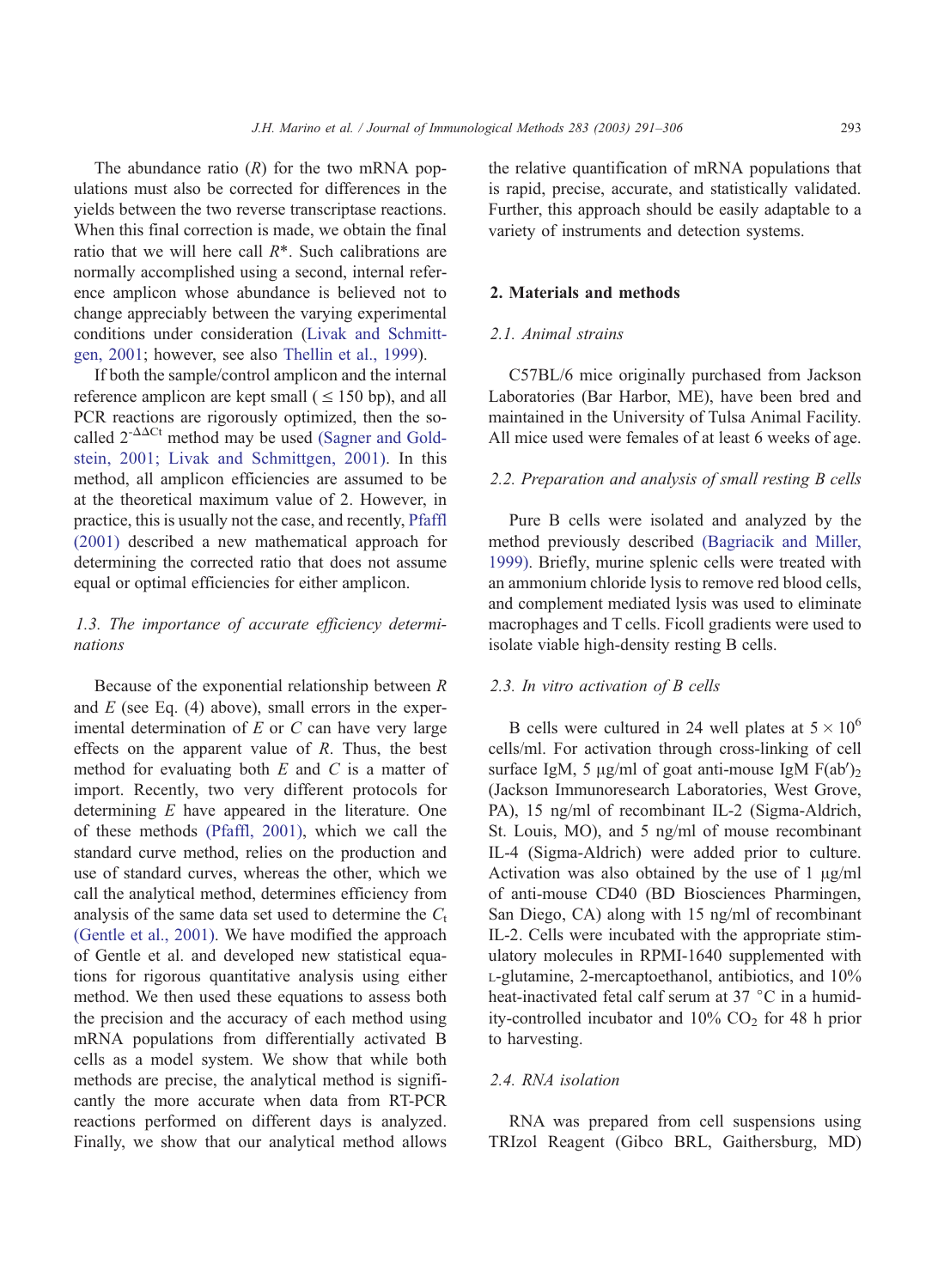according to the manufacturers' instructions. Quality and quantity of RNA was assessed by measuring the  $A_{260}/A_{280}$  ratio and by analysis on ethidium bromide stained 1% agar gels with and without heating to 65 <sup>o</sup>C for 10 min in sterile, diethyl pyrocarbonatetreated, 18  $M\Omega$  water. Gels were imaged on a Molecular Dynamics Storm and analyzed using ImageQuant software (Amersham Pharmacia Biotech, Piscataway, NJ). Any RNA preparations exhibiting significant qualitative or quantitative differences between heated and unheated samples were rejected. Isolated RNA was treated with DNAse I (Initrogen, Carlsbad, CA) prior to use for cDNA synthesis.

# 2.5. cDNA synthesis, RNase H treatment, and PCR amplification

Reverse transcription was preformed using  $5 \mu$ g of total RNA, random primers, and SuperScript II RT (Invitrogen) in a total volume of  $20 \mu l$ . The reaction was incubated at  $25 \degree C$  for 10 min followed by incubation at 42  $\degree$ C for 50 min. cDNA synthesis was followed by RNase H treatment (Roche Molecular Biochemicals, Indianapolis, IN). To minimize potential effects of differential synthesis during the RT reaction, three separate cDNA reactions were pooled for each RNA preparation analyzed. Real-time PCR was carried out using a Smart Cycler thermal cycler (Cepheid, Sunnyvale, CA). Each PCR reaction included 2.5  $\mu$ l of 10  $\times$  PCR Buffer without MgCl<sub>2</sub> (Sigma-Aldrich),  $1.0 \mu l$  of 25 mM MgCl<sub>2</sub>,  $0.5 \mu l$  of 10 mM dNTPs (Perkin-Elmer, Wellesley, MA), 20 pM each primer, 0.25 µl of Taq DNA Polymerase (Sigma-Aldrich), 0.2 µl of 30% BSA (Sigma-Aldrich), SYBR Green I (Molecular Probes, Eugene, OR) at a final dilution of 1:20,000 of the commercial stock, and an appropriate volume of the cDNA preparation. PCR cycling conditions included a 94  $\degree$ C heating step for 1 min at the beginning of every run. The tubes were then cycled at 94  $\degree$ C for 30 s, annealed at 62–68  $\degree$ C for 60 s, and extended at 72  $\degree$ C for 60 s. Optical data was collected during the annealing step. A melting curve was generated at the end of every run to ensure product uniformity [\(Ririe et al., 1997\).](#page-14-0) Primers for PCR: 18S rRNA forward: 5'-TCAAGAAC-GAAAGTCGGAGGTT-3'; 18S rRNA reverse: 5'-GGACATCTAAGGGCATCACAG-3'; murine  $\beta$ -actin

forward: 5'-CAGCTTCTTTGCAGCTCCTT-3'; murine B-actin reverse: 5'-TCACCCACATAG-GAGTCCTT-3'; murine CD80-forward: 5'-TGAA-GATGAGTCTGAAGACCGAATC-3'; murine CD80-reverse: 5'-TTCCTCTTTCCTTCTTTT-GAACGAC-3'; murine ICAM-1 forward: 5'-CC-TGCCTCTGAAGCTCGGATA-3'; murine ICAM-1 reverse: 5'-CTAAAGGCATGGCACACGTATGTA-3': murine ST3Gal I forward: 5'-GGAGGAGGACACA-TACCGGTG-3'; murine ST3Gal I reverse: 5'-GGA-GTCCTTCAGGTTACCGGAG-3'; murine ST3Gal V forward: 5'-TATGTGGACCCTGACCGGAT-3'; murine ST3Gal V reverse: 5'-GGCGTAGTATTCAA-CGTCCGA-3'. The 18S rRNA, CD80, ICAM-1, ST3Gal I, and ST3Gal V primers were synthesized by the Recombinant DNA/Protein Resource Facility at Oklahoma State University (Stillwater, OK). Murine  $\beta$ -actin primers were purchased from Midland Certified Reagent Co., (Midland, TX).

# 2.6. Cell staining with monoclonal antibodies

Cells were stained as described previously [\(Bagria](#page-13-0)cik and Miller, 1999). All antibodies were purchased from BD Biosciences Pharmingen. Briefly  $1 \times 10^6$ cells were incubated with Fc receptor block (anti-CD16/32), and then stained with biotin-conjugated anti-mouse CD54 (ICAM-1) or biotinylated antimouse CD80 (B7-1) followed by streptavidin-PE. Staining and washing of cells were performed in monoclonal antibody wash (Hanks Balanced Salts, 1% BSA, and 0.01% sodium azide). Stained cells were analyzed on an EPICS 751 flow cytometer interfaced with a Cicero data acquisition unit. List mode data was analyzed with Cyclops software (Cytomation, Fort Collins, CO).

#### 2.7. Data analysis

For analysis by the analytical method of [Gentle et](#page-14-0) al. (2001), optics data was exported from the Cepheid Smart Cycler as comma separated values files (\*.csv) and imported into MS Excel. We have written a Visual Basic Excel macro that facilitates determination and conversion of the appropriate Smart Cycler optics data to a logarithmic format for subsequent analysis. The resultant data was then pasted into SAS JMPIN 4.0 for determination of slopes, intercepts, and their respec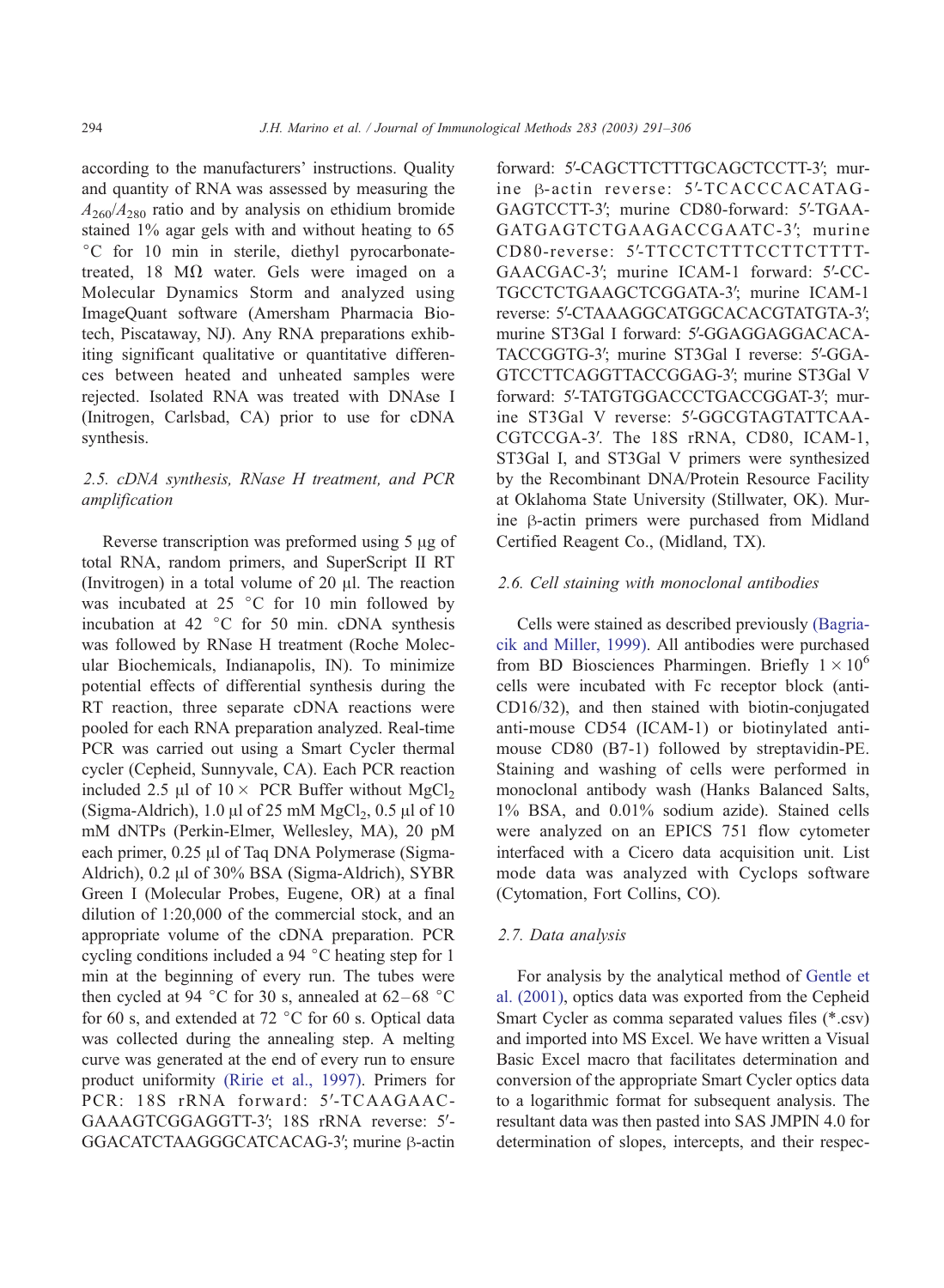<span id="page-4-0"></span>tive standard errors and correlation coefficients, which were subsequently pasted into a second MS Excel spreadsheet designed to calculate  $\hat{R}$  and  $\hat{R}^*$ .

For analysis by the standard curve method of [Pfaffl](#page-14-0)  $(2001)$ ,  $C_t$  data was exported from the Cepheid Smart Cycler as comma separated values files (\*.csv) and imported into MS Excel. The appropriate data was then pasted into a GraphPad Prism spreadsheet for linear regression analysis and for determining mean  $C_t$ values. These values and their corresponding standard errors were then pasted into yet another MS Excel spreadsheet designed to calculate  $\hat{R}$  and  $\hat{R}^*$  by the method of Pfaffl. All Excel spreadsheets and macros are available upon request to the corresponding author.

## 3. Results

#### 3.1. A statistically significant day effect

Although others have reported on the precision of real-time RT-PCR data, previous reports have used either: (1) highly purified double-stranded DNA as an analog for cDNA from a reverse transcriptase reaction [\(Gentle et al., 2001\);](#page-14-0) (2) a prokaryotic model in which mRNA population complexity is relatively low and induction ratios are relatively high [\(Pfaffl, 2001\);](#page-14-0) or (3) a significantly different detection system such as a TaqMan probe [\(Overbergh et al., 1999\).](#page-14-0) Here we show that when using SYBR Green I for detection, inter- and intra-assay precision can be high, but there are caveats that cannot be ignored and therefore must be incorporated into any experimental design (see below).

To determine inter- and intra-assay variability, four individual reaction mixes containing  $\beta$ -actin specific primers were prepared and each reaction mix was aliquoted into four sample tubes. Each of the 16 samples was cycled through 40 cycles, the growth curves were monitored, and the  $C_t$  of each reaction was determined (Fig. 1A). One-way ANOVA analysis showed that the reaction mixes were not significantly different  $(p>0.1)$ . Further, when all data groups were combined, the data was normally distributed (KS distance  $= 0.105$ ). We interpret this to mean that when due care is taken, multiple reaction mixes made from the same reagents on the same day



Fig. 1. (A) PCR was performed on four aliquots each of four separate reaction mixes. Each reaction mix contained identical amounts cDNA from anti-CD40-stimulated murine B-lymphocytes and  $\beta$ -actin primers. The reactions were run for 40 cycles in the Smart Cycler and second derivative  $C_t$  data was collected. One-way ANOVA analysis showed that the  $C_t$  data was not significantly different  $(p>0.1)$ . (B) The next day, the eight PCR reactions were repeated exactly as in  $(A)$ . The  $C_t$  data from the two days was compared by ANOVA and found to be significantly different  $(p<0.0001)$ . This experiment has been repeated several times with similar results.

are equivalent and thus comparable. Since the data was normally distributed, we evaluated various size groupings to determine the minimum size necessary for a routine precision of  $\pm$  0.1 cycle. As previously reported by [Gentle et al. \(2001\),](#page-14-0) this turned out to be six replicates.

When the experiment was repeated the next day using the same stock reagents, similar results with respect to inter- and intra-assay variance were observed; however, when the grouped data was compared to the grouped data from the previous day, a small but statistically significant day effect was observed (Fig. 1B). We have been unable to identify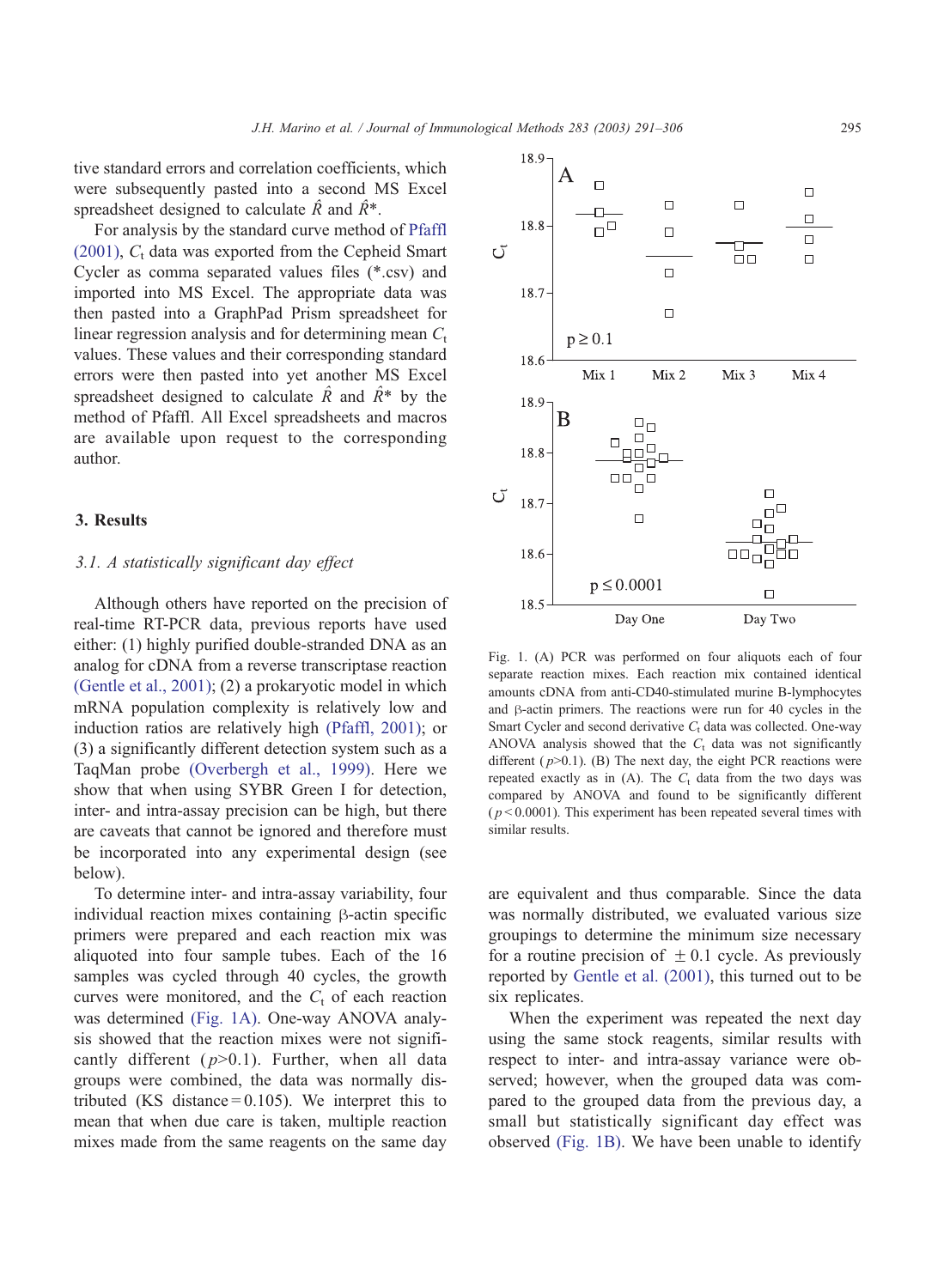any one particular origin for this effect, and its occurrence, amplitude, and direction of change are variable; however, it is probably the result of minute changes in the initial conditions of the reaction mix due to pipetting inaccuracies, etc.

When examining the variance of  $C_t$  among replicates, one must keep in mind that  $C_t$  is determined from a log-linear plot and is thus an exponential function. To get accurate coefficients of variation, the data must be linearized [\(Livak and Schmittgen,](#page-14-0) 2001). To assess the real error introduced by the day effect on this particular day (in this case, the mean difference was 0.16 cycles), we linearized the data by assuming an efficiency for the reaction of two  $(E = 2)$ and setting  $\Delta C = 0.16$  in Eq. (4) from Introduction. This results in an apparent 12% difference in actin abundance between two aliquots of an identical cDNA population. The existence of this effect means that using data collected on different days for the calculation of an R-value will introduce variable and statistically significant errors that are uncontrolled and undeterminable. When normalizing, any such errors will be propagated and amplified as well. Thus, for maximum accuracy, all data for individual target/ reference pairs must be obtained on the same day using a single reaction mix.

# 3.2. The internal reference amplicon

R and, subsequently,  $R^*$  depend not only on the PCR reaction conditions, but, as noted in Introduction, also depend on the exact amount of input RNA and on the yield of the reverse transcriptase (RT) reactions. Among the many internal reference amplicons that have been used previously, we chose to normalize our PCR reactions to the amount of 18S rRNA sequence in the synthesized cDNA. We do this for several reasons. First, a preliminary PCR for 18S rRNA sequences provides a rapid estimation for the correct amount of RT mix to add to subsequent PCR reactions. In our experience, 18S rRNA should have a  $C_t$  no greater than 15 cycles if low abundance transcripts are to be amplified above what turns out to be a lower level for effective detection with SYBR Green I of around 35 cycles. Above this level, false priming and or primer – dimer formation due to the presence of SYBR Green I may significantly interfere with  $C_t$  determination in a primerdependent manner (data not shown). When using TaqMan or molecular beacon probes, this should not present a problem; however, these approaches are significantly more expensive and less versatile. Second, 18S rRNA is probably a more representative measure of total RNA than either GAPDH or  $\beta$ -actin ([Goidin et al., 2001; Schmittgen and Zakrajsek,](#page-14-0) 2000; however, see also [Spanakis, 1993\)](#page-15-0). Finally, because there are hundreds of copies of the rRNA gene, it is a very sensitive marker for genomic DNA contamination of our RNA preparations if detected in RT<sup>minus</sup> controls.

# 3.3. Equations for relative RT-PCR

# 3.3.1. Determination of PCR reaction efficiency by the standard curve method—[Pfaffl \(2001\)](#page-14-0)

Although not explicitly stated in his paper, to determine efficiency by the standard curve method, one takes the logarithm of Eq. (1) in Introduction and rearranges to obtain:

$$
C = (-1/\ln E)\ln N_0 + (1/\ln E)\ln N.
$$

After running RT-PCR reactions on a dilution series of the cDNA [\(Fig. 2A\),](#page-6-0) one plots threshold cycle number  $(C_t)$  against the logarithm of the initial cDNA concentration (ln $N<sub>o</sub>$ ) to get a linear plot in which the slope is equal to  $-1/\ln E$  [\(Fig. 2B and C\).](#page-6-0)

Fig. 2. PCR was performed on aliquots of a 2-fold dilution series of a cDNA from anti-CD40-stimulated murine B-lymphocytes using primers specific for 18S ribosomal RNA. Amplicon abundance was monitored in real time by measuring SYBR Green I fluorescence (A).  $C_t$  values determined either by the threshold method (B) as illustrated in (A) or by the second derivative method (C) were plotted against the natural logarithm of the cDNA concentration in the reaction mix. Alternatively, PCR was performed on eight identical aliquots of the cDNA mix in (A) and amplicon abundance was monitored (D). The natural logarithm of the fluorescence at each cycle within the log-linear portion of the growth curve (boxed in D) was then plotted against the cycle number (E), or else, the mean of those determinations was plotted (F). The dotted lines in B, C, E, and F represent the 95% confidence intervals of the regression lines. The efficiency, E, of the reaction was determined from the slope of the appropriate regression line either as  $E = e^{-1/\text{slope}}$  (B, C) or as  $E = e^{\$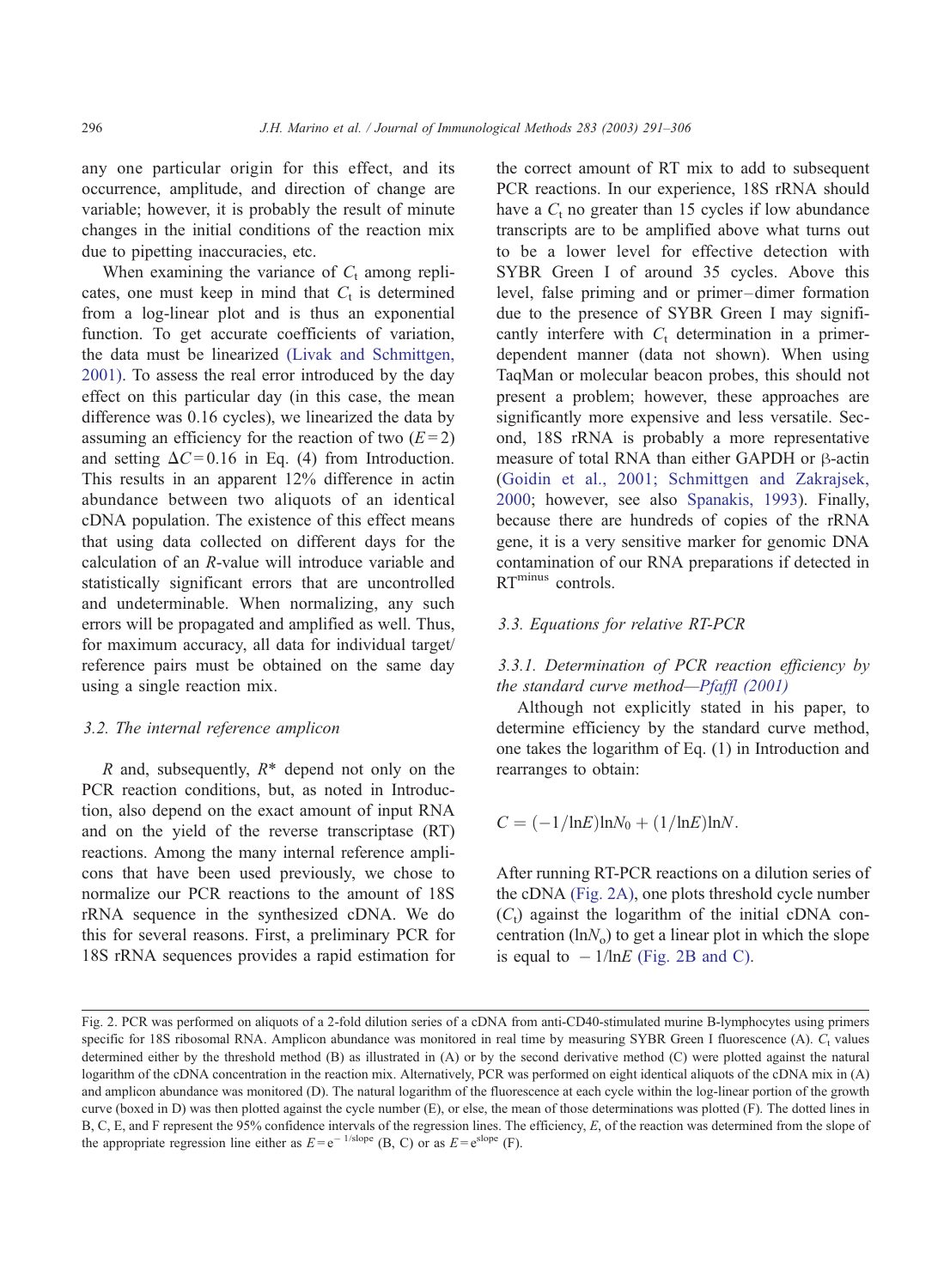<span id="page-6-0"></span>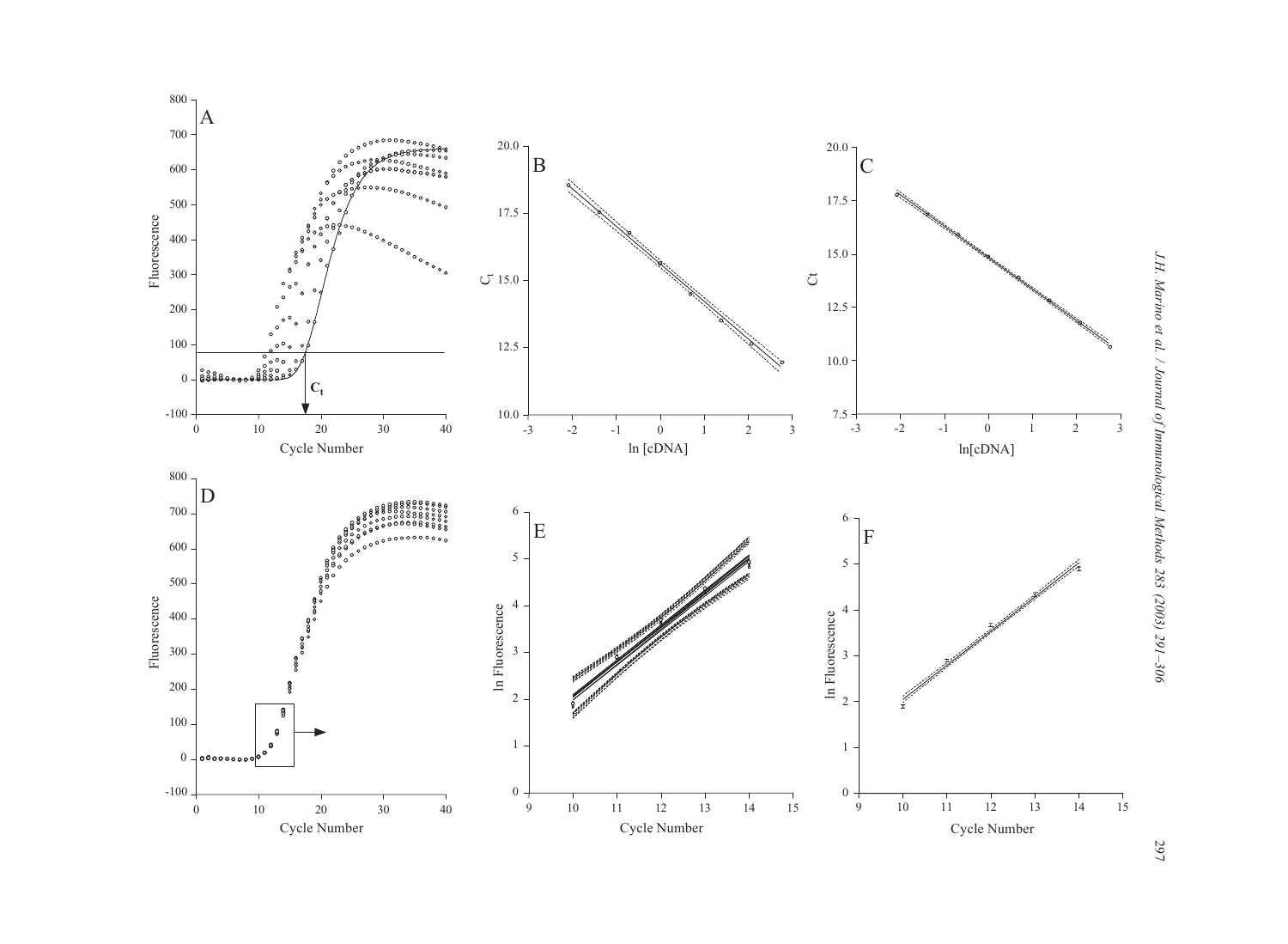<span id="page-7-0"></span>3.3.2. Determination of PCR reaction efficiency by the analytical method—[Gentle et al. \(2001\)](#page-14-0)

Again, although not explicitly stated in their paper, in the analytical method, one takes the logarithm of Eq. (1) as above and rearranges to obtain:

 $lnN = (lnE)C + lnN_0$ .

Using SYBR Green I, fluorescence is a linear function of the DNA concentration. Thus, after running RT-PCR reactions on a series of replicates [\(Fig.](#page-6-0) 2D), a plot of the natural logarithm of the fluorescence versus the cycle number [\(Fig. 2E and F\)](#page-6-0) for the early, log-linear portion of the curve has a slope that is equal to ln E. The anti-log of the slope of this plot is then the efficiency of the reaction.

## 3.3.3. Equations for determining R and the variance of R by the standard curve method

Using Eq. (3) from Introduction and the relationship between slope  $(\beta)$  and efficiency  $(E)$  defined in the standard curve method  $(lnE = -1/\beta)$ , we can derive the following equations for determining the natural logarithm of the estimated  $R$ -value (ln $R$ ) and its associated variance ( $\hat{v}$ ar<sub>ln $\hat{R}$ </sub>). Thus:

$$
\ln \hat{R} = \frac{\hat{C}_{t2} - \hat{C}_{t1}}{\hat{\beta}},\tag{6}
$$

and

$$
\hat{\mathbf{v}}\mathbf{ar}_{\ln\hat{\mathcal{R}}} \approx \left(\frac{\hat{\sigma}_{\hat{C}_{t1}}}{\hat{\beta}}\right)^2 + \left(\frac{\hat{\sigma}_{\hat{C}_{t2}}}{\hat{\beta}}\right)^2 + \left(\frac{(\hat{C}_{t2} - \hat{C}_{t1})\hat{\sigma}_{\hat{\beta}}}{\hat{\beta}^2}\right)^2 \tag{7}
$$

where  $\hat{\beta}$  and  $\hat{\sigma}_{\hat{\beta}}$  are the mean least squares slope and standard error from the efficiency determination, and  $\hat{C}_{t1}$ ,  $\hat{C}_{t2}$  and  $\hat{\sigma}_{\hat{C}_{t1}}$ ,  $\hat{\sigma}_{\hat{C}_{t2}}$ , are the mean  $C_t$ -values and standard errors determined for each of the two cDNA populations under consideration, respectively.

# 3.3.4. Equations for determining R and the variance of R by the analytical method

Because the slope and the  $C_t$  are determined from the same set of data, the analytical method requires a considerably more complicated mathematical approach to the determination of variance than that reported by Gentle et al.  $(2001)$ . The  $C<sub>t</sub>$  values must first be defined in terms of some threshold value  $(t)$ , mean slope  $(\hat{\beta})$ , and mean y-intercept  $(\hat{\alpha})$  of a mean regression line through the data points, as shown in Fig. 3. Thus, for  $cDNA<sub>1</sub>$  and  $cDNA<sub>2</sub>$ , one can write:

$$
t = \hat{\alpha}_1 + \hat{\beta}_1 \hat{C}_{t1} \Rightarrow \hat{C}_{t1} = \frac{t - \hat{\alpha}_1}{\hat{\beta}_1}, \text{ and}
$$

$$
t = \hat{\alpha}_2 + \hat{\beta}_2 \hat{C}_{t2} \Rightarrow \hat{C}_{t2} = \frac{t - \hat{\alpha}_2}{\hat{\beta}_2}
$$

where  $\hat{\beta}_1$ ,  $\hat{\alpha}_1$  and  $\hat{\beta}_2$ ,  $\hat{\alpha}_2$  are the mean slopes and intercepts from the two linear regressions, respectively. Finally, mean slopes and intercepts with standard errors are calculated from the data points for each experimental condition, and a covariance for the slope and intercept is determined. We can average the mean



Fig. 3. To demonstrate our method of analysis, PCR was performed with actin primers on six aliquots each of two reaction mixes containing cDNA from two different anti-CD40-stimulated Blymphocyte preparations. The reactions were run for 40 cycles in the Smart Cycler and fluorescence data was collected. The natural logarithm of the fluorescence was calculated for each data point, and the linear portion of the graph of  $\ln F$  versus cycle number was determined. A linear regression analysis was then performed on that data subset *considered as a whole*. A  $C_t$  value for each preparation that is dependent on the calculated slope  $(\beta)$  and intercept  $(\alpha)$  of the mean regression line can now be defined for any predefined threshold value  $(t)$ .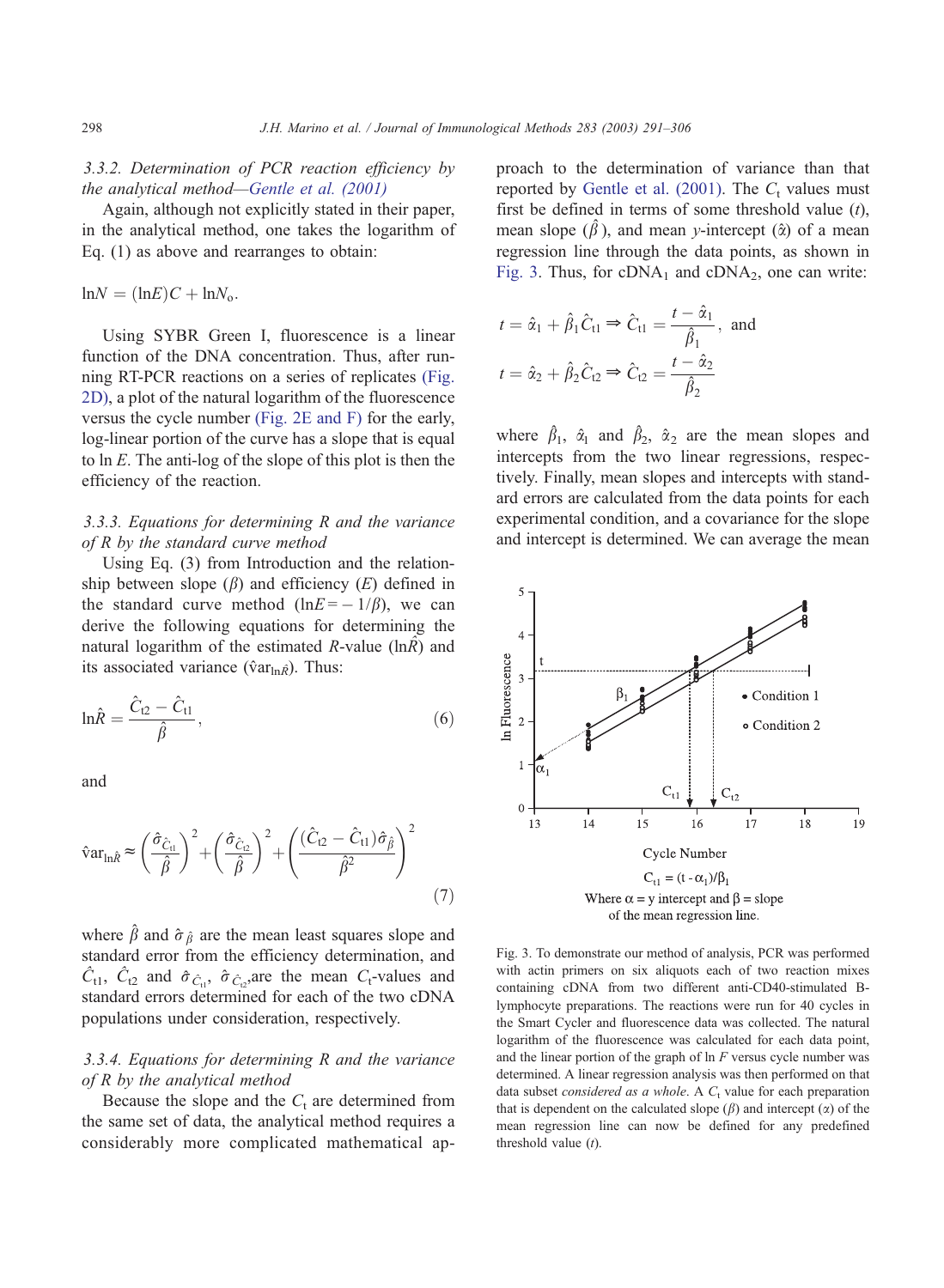slope data (i.e.  $\ln E = 1/2(\beta_1 + \beta_2)$ ) and combine this with Eq.  $(3)$  from Introduction to write:

$$
\ln \hat{R} = \frac{1}{2} \left( \frac{t - \hat{\alpha}_1}{\hat{\beta}_1} - \frac{t - \hat{\alpha}_2}{\hat{\beta}_2} \right) (\hat{\beta}_1 + \hat{\beta}_2),
$$
 (8)

and

$$
\hat{v}ar_{\ln\hat{\beta}} \approx \left(-\frac{\hat{\beta}_{1} + \hat{\beta}_{2}}{2\hat{\beta}_{1}}\right)^{2} \hat{\sigma}_{\hat{\alpha}_{1}}^{2} + \left(-\frac{(\hat{\beta}_{1} + \hat{\beta}_{2})(t - \hat{\alpha}_{1})}{2\hat{\beta}_{1}^{2}} + \frac{1}{2}\left(\frac{t - \hat{\alpha}_{1}}{\hat{\beta}_{1}} - \frac{t - \hat{\alpha}_{2}}{\hat{\beta}_{2}}\right)\right)^{2} \hat{\sigma}_{\hat{\beta}_{1}}^{2} + 2\left(-\frac{\hat{\beta}_{1} + \hat{\beta}_{2}}{2\hat{\beta}_{1}}\right)\left(-\frac{(\hat{\beta}_{1} + \hat{\beta}_{2})(t - \hat{\alpha}_{1})}{2\hat{\beta}_{1}^{2}} + \frac{1}{2}\left(\frac{t - \hat{\alpha}_{1}}{\hat{\beta}_{1}} - \frac{t - \hat{\alpha}_{2}}{\hat{\beta}_{2}}\right)\right)\text{cov}(\hat{\alpha}_{1}, \hat{\beta}_{1}) + \left(\frac{\hat{\beta}_{1} + \hat{\beta}_{2}}{2\hat{\beta}_{2}}\right)^{2} \hat{\sigma}_{\hat{\alpha}_{2}}^{2} + \left(\frac{(\hat{\beta}_{1} + \hat{\beta}_{2})(t - \hat{\alpha}_{2})}{2\hat{\beta}_{2}^{2}} + \frac{1}{2}\left(\frac{t - \hat{\alpha}_{1}}{\hat{\beta}_{1}} - \frac{t - \hat{\alpha}_{2}}{\hat{\beta}_{2}}\right)\right)^{2} \hat{\sigma}_{\hat{\beta}_{2}}^{2} + 2\left(\frac{\hat{\beta}_{1} + \hat{\beta}_{2}}{2\hat{\beta}_{2}}\right)\left(\frac{(\hat{\beta}_{1} + \hat{\beta}_{2})(t - \hat{\alpha}_{2})}{2\hat{\beta}_{2}^{2}} + \frac{1}{2}\left(\frac{t - \hat{\alpha}_{1}}{2\hat{\beta}_{2}} - \frac{t - \hat{\alpha}_{2}}{\hat{\beta}_{2}}\right)\right)\text{cov}(\hat{\alpha}_{2}, \hat{\beta}_{2}).
$$
 (9)

# 3.3.5. Equations for calculation of the corrected ratio R\* with associated confidence interval

To calculate the corrected difference in sequence abundance between two cDNAs  $(\hat{R}^*)$ , we must determine a second  $\hat{R}$ -value for an internal reference RNA and use this value to normalize for differences in the efficiency of the reverse transcriptase reaction, i.e.  $\hat{R}^*_{\text{Target}} = \hat{R}_{\text{Target}}/\hat{R}_{\text{Reference}}$ . The easiest way to calculate the normalized ratio is to recognize that:

$$
ln \hat{R}_{Target}^* = ln \hat{R}_{Target} - ln \hat{R}_{Reference},
$$

and

$$
\hat{v}ar_{\ln\hat{R}^*_{\text{Target}}} \approx \hat{v}ar_{\ln\hat{R}_{\text{Target}}} + \hat{v}ar_{\ln\hat{R}_{\text{Reference}}}
$$

The 95% confidence interval is then:

$$
\text{ln}\hat{\text{R}}^{\text{*}}_{\text{Target}}\pm z_{0.25\%}\sqrt{\hat{\text{var}}_{\text{ln}\hat{\text{R}}^{\text{*}}_{\text{Target}}}}.
$$

We have designed MS Excel spreadsheets that significantly simplify data entry and automate the process of calculating  $\hat{R}^*$  for both the standard curve method and the analytical method.

## 3.4. Proof of principle

Although the standard curve method is the simplest and, under the proper conditions, most precise method available, it requires the use of a significant number of extra data points for the determination of E. Further, there is the explicit assumption that a given amplicon will always amplify with efficiency identical to that determined by the dilution analysis, i.e. efficiency is experimental-condition-independent; however, this may not always be the case ([Liu and Saint, 2002,](#page-14-0) and our unpublished results). For these reasons alone, the analytical method might be preferable if it could be demonstrated to produce results at least as precise and accurate as those of the standard curve method.

As shown in [Fig. 4,](#page-9-0) B cells activated via CD40 cross-linking express significantly more ICAM-1 and CD80 on their surface than do B cells activated via sIgM cross-linking. We purified total RNA from each of these populations and defined the cDNA from the anti-IgM-activated cells as the control and the cDNA from the anti-CD40-activated cells as the sample. We then assessed the relative amounts of  $\beta$ -actin, ICAM-1, and CD80 by the standard curve method [\(Table 1\)](#page-9-0) and the analytical method [\(Table 2\)](#page-10-0) as described above, using 18S rRNA as the internal reference.

Both methods reported significantly more  $\beta$ -actin in the anti-CD40-activated cells relative to the anti-IgM-activated cells ( $\hat{R}^*$  = 2.6 for both methods). Both methods were consistent in reporting significantly increased amounts of mRNA for both ICAM-1  $(\hat{R}^* = 5.1 \text{ and } 4.8, \text{ respectively})$  and CD80  $(\hat{R}^* = 15.3 \text{)}$ and 12.8, respectively) in the anti-CD40-activated sample. Such increases are consistent with the increased amount of these proteins observed on the anti-CD40 cell surface via flow cytometry [\(Fig. 4\).](#page-9-0) It is clear, however, that the results given by the two methods increasingly deviate from each other as the difference in the abundance between the sample and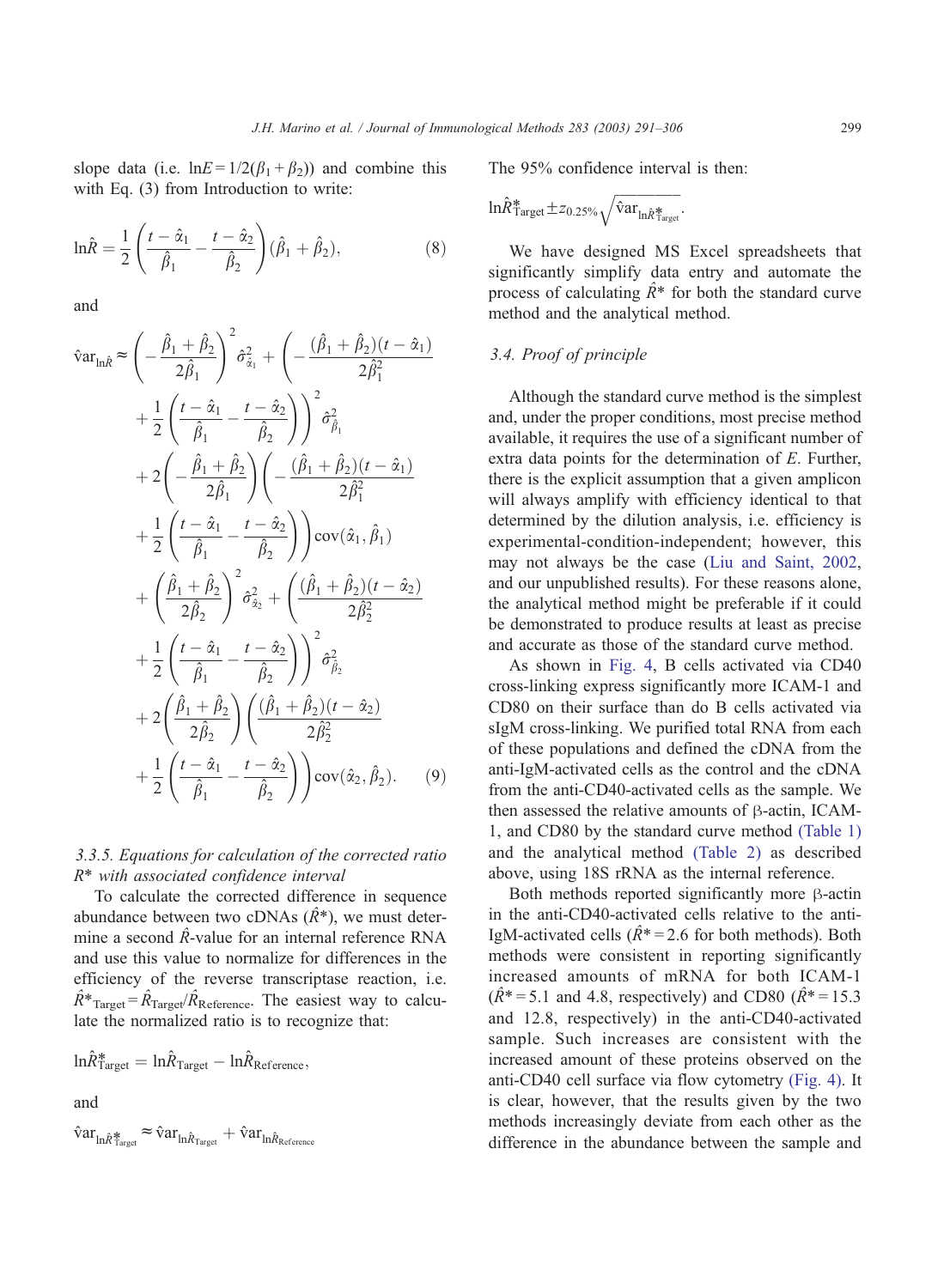<span id="page-9-0"></span>

Fig. 4. B-lymphocytes were prepared as in Materials and methods and resting cells (A), cells activated with anti-IgM (B), and cells activated with anti-CD40 (C) were stained with biotinylated monoclonals for anti-TNP (isotype control—thick line), anti-CD80 (medium line), and anti-ICAM-1 (thin line), then counterstained with phycoerythrin (PE)-conjugated streptavidin. Fluorescence of live cells was measured following gating on the appropriate population of a FALS/90 plot.

control populations increased. Since both could not be simultaneously correct, we wondered whether we could distinguish which, if either, of the two methods was the most accurate.

# 3.5. A method to estimate accuracy

Having established that our equations gave reasonable results, but concerned that one or both of the experimental methods did not produce accurate results, we tested both methods for sensitivity to the 'day effect' by deriving  $\hat{R}$  values for the same cDNA analyzed on two different days separated by several weeks. Under these conditions, we expect  $\hat{R}^*$  to be 1.0 because the sample and control cDNA populations are identical. Since the  $\hat{R}^*$  value for CD80 mRNA abundance showed the greatest divergence between the two methods, we chose it along with two other low abundance mRNAs (ST3Gal I and ST3Gal V) for the analysis. As shown in [Table 3,](#page-10-0) the standard curve method again produced a precise result but with a significant and variable inaccuracy (1.6, 0.9, and 0.7). On the other hand, the analytical method produced both a precise and very accurate result (1.0 when rounded to one decimal place for all genes tested).

We conclude that the analytical method gives a more accurate result because all calculated values for  $E$  and  $C$  are derived from a single data set, whereas

Table 1

The standard curve method

| 18S           |                              |                                        |                                     |                                      |
|---------------|------------------------------|----------------------------------------|-------------------------------------|--------------------------------------|
| $\hat{\beta}$ | $\hat{\sigma}_{\hat{\beta}}$ | $\hat{C}_{t1}$                         | $\hat{\sigma}_{\hat{C}_{ij}}$       |                                      |
| $-1.520$      |                              | $0.027$ 12.313 $0.015$ $\ln \hat{R} =$ |                                     |                                      |
|               |                              |                                        |                                     | 0.065                                |
|               |                              | $\hat{C}_{t2}$                         | $\hat{\sigma}_{\hat{C}_{\prime,2}}$ | $\hat{\mathrm{var}}_{\ln \hat{R}} =$ |
|               |                              |                                        |                                     | 0.0004                               |
|               |                              | 12.214                                 | 0.024                               |                                      |

| Actin<br>$\hat{\beta}$<br>$-1.529$ | $\hat{\sigma}_{\hat{\beta}}$ $\hat{C}_{t1}$ | 0.014 17.359<br>$\hat{C}_{12}$ | $\hat{\sigma}_{\hat{C}_{II}}$<br>$\hat{\sigma}_{\hat{C}_{t2}}$ | $0.055 \text{ ln}\hat{R} =$<br>1.015<br>$\hat{\mathrm{var}}_{\ln \hat{R}} =$ | abundance<br>$(\alpha CD40/\alpha IgM)$<br>Actin<br>$\hat{R}^* = 2.6$<br>L $CI_{95\%} = 2.3$<br>U $CI_{95\%} = 2.9$ |
|------------------------------------|---------------------------------------------|--------------------------------|----------------------------------------------------------------|------------------------------------------------------------------------------|---------------------------------------------------------------------------------------------------------------------|
|                                    |                                             |                                |                                                                | 0.004                                                                        |                                                                                                                     |
|                                    |                                             | 15.808                         | 0.072                                                          |                                                                              |                                                                                                                     |
| ICAM-1                             |                                             |                                |                                                                |                                                                              | ICAM-1                                                                                                              |
| $\hat{\beta}$                      | $\hat{\sigma}_{\hat{\beta}}$                | $\hat{C}_{\rm t1}$             | $\hat{\sigma}_{\hat{C}_{tI}}$                                  |                                                                              | $\hat{R}^* = 5.1$                                                                                                   |
| $-1.528$                           |                                             |                                |                                                                |                                                                              | 0.008 24.299 0.052 $\ln \hat{R} = 1.685$ L CI <sub>95%</sub> = 4.7                                                  |
|                                    |                                             | $\hat{C}_{t2}$                 | $\hat{\sigma}_{\!\hat{C}_{\ell2}}$                             | 0.001                                                                        | $\hat{v}ar_{\ln \hat{R}} =$ U CI <sub>95%</sub> = 5.5                                                               |
|                                    |                                             | 21.724                         | 0.024                                                          |                                                                              |                                                                                                                     |
| CD80                               |                                             |                                |                                                                |                                                                              | CD80                                                                                                                |
| $\hat{\beta}$                      | $\hat{\sigma}_{\hat{\beta}}$                | $\hat{C}_{\text{t}1}$          | $\hat{\sigma}_{\hat{C}_U}$                                     |                                                                              | $\hat{R}^* = 15.3$                                                                                                  |
| $-1.405$                           |                                             | 0.037 27.391                   |                                                                |                                                                              | 0.043 $\ln \hat{R} = 2.790$ L CI <sub>95%</sub> = 12.9                                                              |
|                                    |                                             | $\hat{C}_{t2}$                 | $\hat{\sigma}_{\hat{C}_{12}}$                                  | 0.007                                                                        | $\hat{v}ar_{\ln \hat{R}} =$ U CI <sub>95%</sub> = 18.0                                                              |
|                                    |                                             | 23.471                         | 0.013                                                          |                                                                              |                                                                                                                     |

Relative mRNA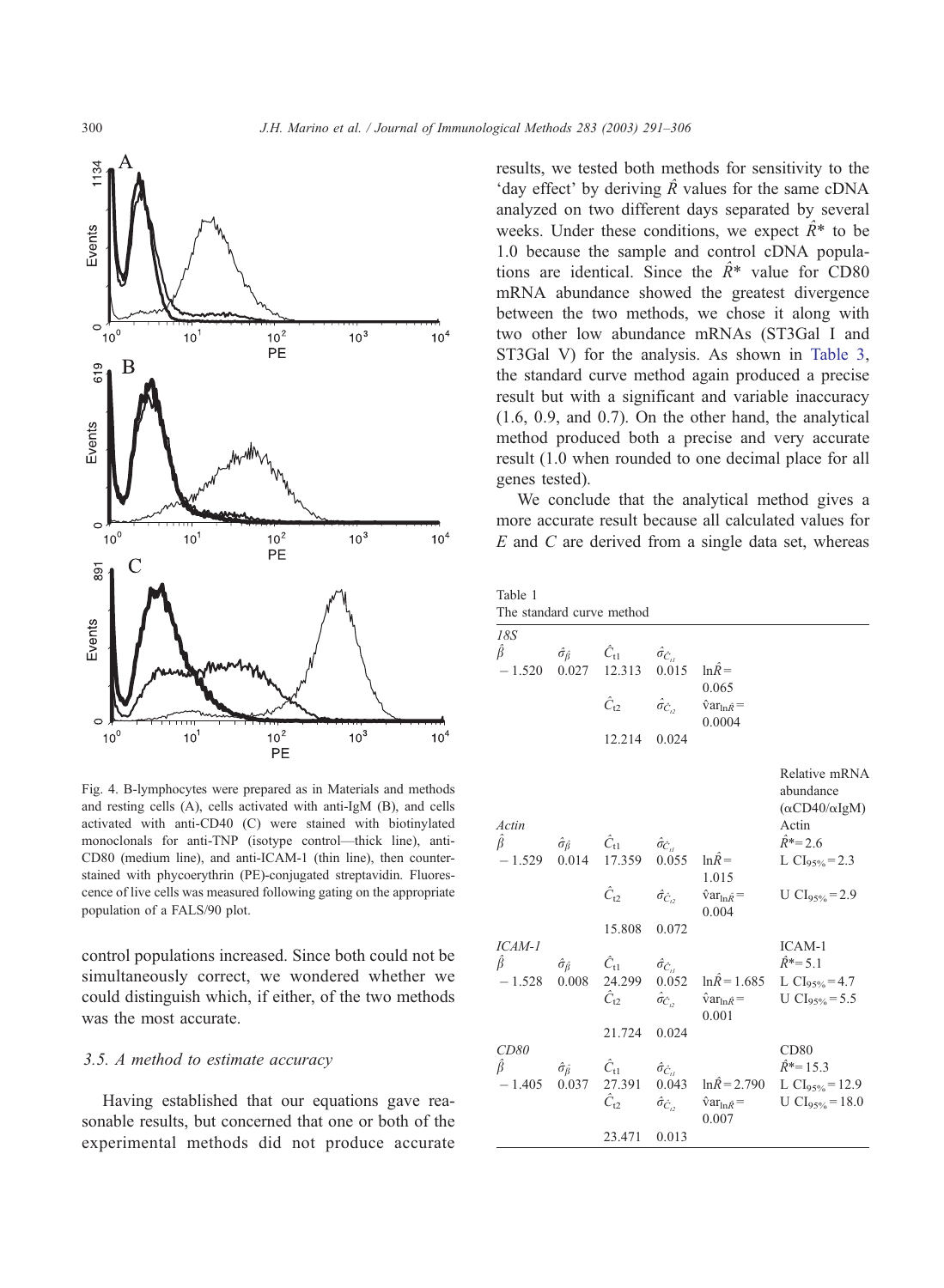<span id="page-10-0"></span>

| Table 2<br>The analytical method |                                  |                  |                                   |                                      |                                             |                                                          |
|----------------------------------|----------------------------------|------------------|-----------------------------------|--------------------------------------|---------------------------------------------|----------------------------------------------------------|
| 18S                              |                                  |                  |                                   |                                      |                                             |                                                          |
| $\hat{\beta}_1$                  | $\hat{\sigma}_{\hat{\beta}_1}$   | $\hat{\alpha}_1$ | $\hat{\sigma_{\hat{\alpha},}}$    | $cov(\hat{\beta}_1, \hat{\alpha}_1)$ | $t = 1.5$                                   |                                                          |
| 0.658                            | 0.011                            | $-7.130$         | 0.142                             | $-0.002$                             | $\ln \hat{R} = 0.077$                       |                                                          |
| $\hat{\beta_2}$                  | $\hat{\sigma}_{\hat{\beta}_2}$   | $\hat{\alpha}_2$ | $\hat{\sigma_{\hat{\alpha}_{2}}}$ | $cov(\hat{\beta}_2, \hat{\alpha}_2)$ | $\hat{\text{var}}_{\ln \hat{R}} = 0.0005$   |                                                          |
| 0.646                            | 0.011                            | $-6.900$         | 0.149                             | $-0.002$                             |                                             |                                                          |
|                                  |                                  |                  |                                   |                                      |                                             | Relative mRNA<br>abundance<br>$(\alpha CD40/\alpha IgM)$ |
| Actin                            |                                  |                  |                                   |                                      |                                             | Actin                                                    |
| $\hat{\beta_1}$                  | $\hat{\sigma_{\beta_1}}$         | $\hat{\alpha}_1$ | $\hat{\sigma}_{\hat{\alpha}_1}$   | $cov(\hat{\beta}_1, \hat{\alpha}_1)$ | $t = 1.5$                                   | $\hat{R}^* = 2.6$                                        |
| 0.645                            | 0.013                            | $-10.181$        | 0.230                             | $-0.003$                             | $\ln \hat{R} = 1.036$                       | L Cl <sub>95%</sub> = 2.4                                |
| $\hat{\beta_2}$                  | $\hat{\sigma_{\beta_2}}$         | $\hat{\alpha}_2$ | $\hat{\sigma}_{\hat{\alpha}},$    | $cov(\hat{\beta}_2, \hat{\alpha}_2)$ | $\hat{v}ar_{\ln \hat{R}} = 0.001$           | U $CI_{95\%} = 2.8$                                      |
| 0.672                            | 0.017                            | $-9.609$         | 0.268                             | $-0.004$                             |                                             |                                                          |
| ICAM-1                           |                                  |                  |                                   |                                      |                                             | ICAM-1                                                   |
| $\hat{\beta_1}$                  | $\hat{\sigma}_{\hat{\beta}_1}$   | $\hat{\alpha}_1$ | $\hat{\sigma_{\hat{\alpha},}}$    | $cov(\hat{\beta}_1, \hat{\alpha}_1)$ | $t = 1.5$                                   | $\hat{R}^* = 4.8$                                        |
| 0.596                            | 0.006                            | $-13.490$        | 0.152                             | $-0.001$                             | $\ln \hat{R} = 1.639$                       | L CI <sub>95%</sub> = 4.5                                |
| $\hat{\beta}_2$                  | $\hat{\sigma}_{\hat{\beta}_{2}}$ | $\hat{\alpha}_2$ | $\hat{\sigma_{\hat{\alpha}_{2}}}$ | $cov(\hat{\beta}_2, \hat{\alpha}_2)$ | $\hat{\mathrm{var}}_{\ln \hat{R}} = 0.0004$ | U $CI_{95\%} = 5.1$                                      |
| 0.635                            | 0.007                            | $-12.778$        | 0.161                             | $-0.001$                             |                                             |                                                          |
| CD80                             |                                  |                  |                                   |                                      |                                             | CD80                                                     |
| $\hat{\beta}_1$                  | $\hat{\sigma_{\beta_1}}$         | $\hat{\alpha}_1$ | $\hat{\sigma}_{\hat{\alpha}_{1}}$ | $cov(\hat{\beta}_1, \hat{\alpha}_1)$ | $t = 1.5$                                   | $\hat{R}^* = 12.8$                                       |
| 0.668                            | 0.011                            | $-17.284$        | 0.303                             | $-0.003$                             | $\ln \hat{R} = 2.623$                       | L CI <sub>95%</sub> = 11.7                               |
| $\hat{\beta_2}$                  | $\hat{\sigma}_{\hat{\beta}_{2}}$ | $\hat{\alpha}_2$ | $\hat{\sigma_{\hat{\alpha}_{2}}}$ | $cov(\hat{\beta}_2, \hat{\alpha}_2)$ | $\hat{v}ar_{\ln \hat{R}} = 0.001$           | U $CI_{95\%} = 13.9$                                     |
| 0.676                            | 0.009                            | $-14.877$        | 0.205                             | $-0.002$                             |                                             |                                                          |

the standard curve method may lead to significant inaccuracies when applied to  $C_t$  data produced on different days. This is consistent with our observation that less abundant mRNAs give rise to higher errors, since  $R$  is related to  $E$  raised to the power of  $C$  and the day effect will directly impact C. Ideally then, a standard curve for efficiency as well as all  $C_t$  data to be compared should be generated in a single day. However, this necessity significantly reduces the number of experimental conditions that can be evaluated versus any particular control condition.

Table 3 Determination of accuracy

|                           | $\alpha$ CD40/ $\alpha$ CD40           |
|---------------------------|----------------------------------------|
| The standard curve method |                                        |
| CD80                      | $\hat{R}^*$ = 1.55 $\pm$ 0.22 (95% CI) |
| ST3Gal I                  | $\hat{R}^*$ = 0.94 + 0.04              |
| ST3Gal V                  | $\hat{R}^* = 0.69 + 0.15$              |
| The analytical method     |                                        |
| CD80                      | $\hat{R}^*$ = 1.03 + 0.19              |
| ST3Gal I                  | $\hat{R}^* = 0.99 \pm 0.12$            |
| ST3Gal V                  | $\hat{R}^* = 1.03 + 0.13$              |

#### 3.6. Interpretation of relative abundance changes

Finally, we used the analytical method to compare mRNA abundances from freshly isolated resting cells with anti-CD40-activated cells and anti-IgM-activated cells. Again,  $\beta$ -actin and ICAM-1 mRNA abundances are elevated in the anti-CD40-activated RNA, 2.9 and 5.4-fold, respectively (Table 4). These values are only marginally different from those seen in Table 2 where RNA from anti-CD40-activated cells was compared to RNA from anti-IgM-activated cells. Thus, the relative mRNA abundance of  $\beta$ -actin and ICAM-1 should be virtually identical between resting and anti-IgM-activated cells, and, indeed, this is found to be

Table 4 Relative mRNA abundance

|          |                        | $\alpha$ IgM/resting | $\alpha$ CD40/resting |
|----------|------------------------|----------------------|-----------------------|
| Actin    | $\hat{R}_{95\%}^{*}$ = | $1.0 - 1.2$          | $2.6 - 3.2$           |
| ICAM-1   | $\hat{R}_{95\%}^{*}$ = | $0.96 - 1.1$         | $5.0 - 5.9$           |
| CD80     | $\hat{R}_{95\%}^{*}$ = | $0.23 - 0.27$        | $2.8 - 3.3$           |
| ST3Gal I | $\hat{R}_{95\%}^{*}$ = | $0.26 - 0.30$        | $1.1 - 1.2$           |
| ST3Gal V | $\hat{R}_{95\%}^* =$   | $0.66 - 0.87$        | $0.57 - 0.74$         |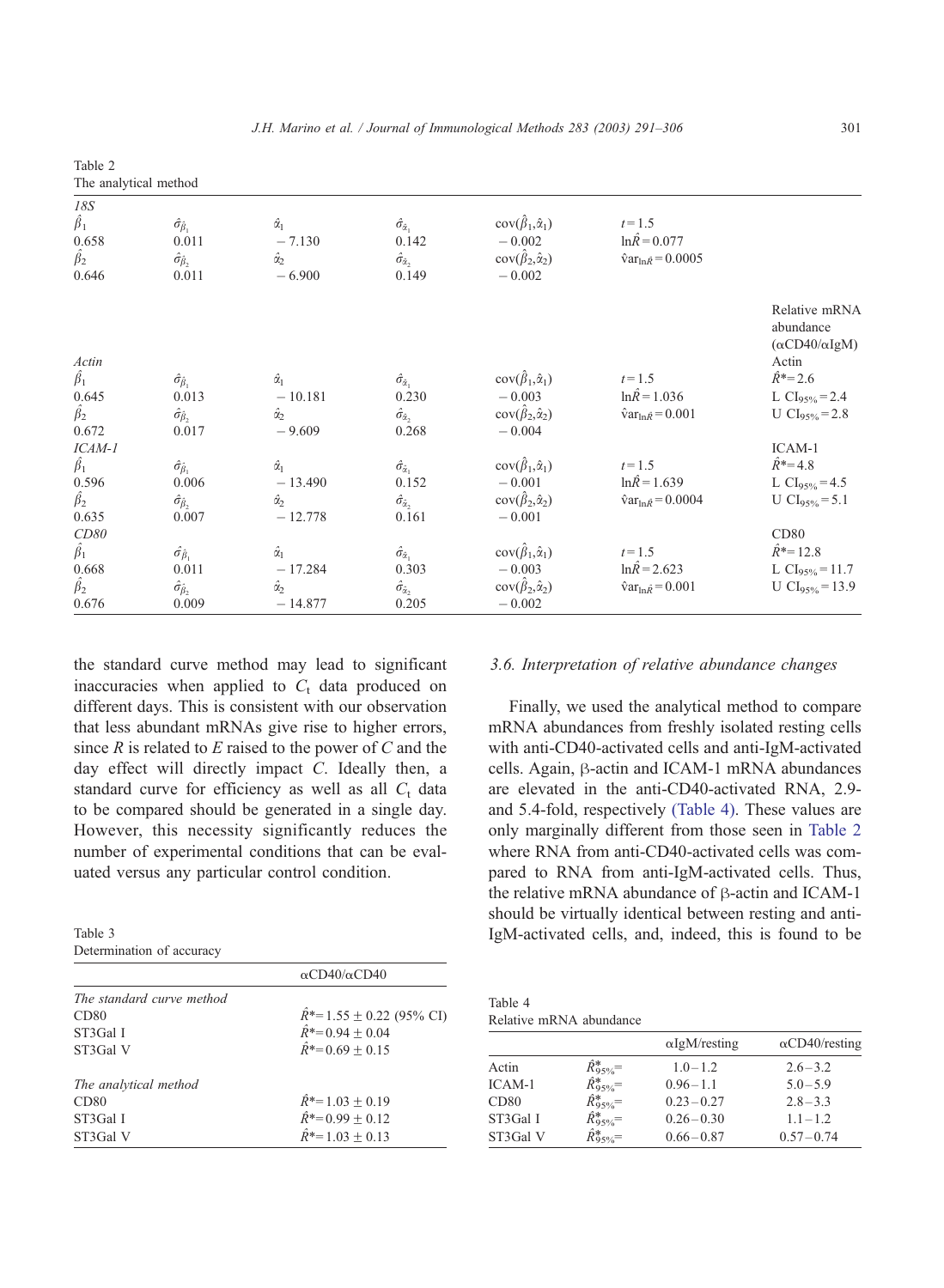the case (1.1 and 1.0, respectively). This does not suggest, however, that  $\beta$ -actin and ICAM-1 transcripts are not significantly increased following anti-IgM-mediated B cell activation. Rather, it suggests that  $\beta$ -actin and ICAM-1 transcription are more or less coordinately up-regulated with 18S rRNA synthesis, which is known to be dramatically increased following B cell activation [\(Dauphinais, 1981\).](#page-14-0) That this is so may be evidenced by the difference in relative abundances of CD80 mRNA between resting cells and anti-CD40 (3-fold increase) and anti-IgMactivated cells (4-fold decrease). We conclude then that CD80 transcription is significantly enhanced in anti-CD40-activated cells, but is only negligibly increased (if at all) in anti-IgM-activated cells, thus accounting for the large difference (1280%) in the relative abundance of CD80 mRNA between anti-IgM- and anti-CD40-activated cells.

A similar result was seen when mRNA abundances of the sialyltransferase ST3Gal I were compared. Again, there was a significant loss of mRNA in anti-IgM, but not anti-CD40-activated cells compared to resting cells. This result is consistent with a significantly increased level of peanut agglutinin (PNA) binding to anti-IgM-stimulated cells compared to anti-CD40-stimulated and to resting cells (unpublished observations—data not shown). PNA binds to the disaccharide Gal $\beta$ 1,3GalNAc-R, and this binding is blocked by the action of ST3Gal I [\(Priatel et](#page-14-0) al., 2000). These results are not, however, indicative of a general reduction in all mRNA abundances for anti-IgM-stimulated cells as the  $R^*$  values for actin and ICAM-1 are close to 1.0. Further, the  $R^*$  values for ST3Gal V are virtually identical between anti-IgM and anti-CD40-stimulated cells. All experiments reported here have been repeated several times with similar results.

#### 4. Discussion

#### 4.1. The methods

While several mathematical methodologies have been proposed for relative quantitative analysis of the data generated by real-time RT-PCR [\(Muller et al.,](#page-14-0) 2002; Liu and Saint, 2002; Livak and Schmittgen, 2001; Gentle et al., 2001; Pfaffl, 2001), none have provided a rigorous approach to the analysis of variance in their respective systems. We have also tried several other methods to derive efficiency values by nonlinear regression analysis including an exponential method [\(Liu and Saint, 2002\)](#page-14-0) and both logistic and Gompertz-type equations [\(Schlereth et](#page-14-0) al., 1998) to model the PCR fluorescence growth curve; however, in our hands, no other curve-fitting method produces efficiency values as reliable as the standard curve [\(Pfaffl, 2001\)](#page-14-0) and analytical [\(Gentle et](#page-14-0) al., 2001) methods. Further, by implementing new mathematical approaches developed for statistical rigor, we have been able to demonstrate that both methods are capable of producing precise results (Tables  $1-4$ ).

A number of considerations will enter into the decision of which of these procedures to adopt for use, and ease of implementation is certainly one. The standard curve method has the advantage of being the simplest to implement for data analysis, and a similar approach is currently available in at least two software packages [\(Muller et al., 2002;](#page-14-0) Sagner and Goldstein, 2001). However, as demonstrated in [Table 3](#page-10-0) of Results, this method may be less accurate under some conditions than the analytical method. Although the differences between the two protocols are slight when a highly transcribed  $mRNA$  like  $\beta$ -actin is examined, the differences become more significant as the transcripts become less abundant (compare actin and CD80 between [Tables 1 and 2\)](#page-9-0). We hypothesize, but have no way of proving, that since the analytical method is more accurate when comparing identical cDNAs [\(Table 3\),](#page-10-0) it will also be more accurate when comparing nonidentical cDNAs.

The standard curve method requires the use of multiple replicate samples to generate a standard curve for efficiency determination, and each amplicon requires its own standard curve. Further, the method assumes that amplicon amplification efficiency is invariant with respect to different DNA preparations, and this has been shown to be not always the case ([Liu and Saint, 2002; Meijerink et al., 2001;](#page-14-0) and our unpublished observations). While the standard curves may be stored and applied to future determinations [\(Sagner and Goldstein, 2001\),](#page-14-0) because of a significant 'day effect' [\(Fig. 1\),](#page-4-0) the accuracy of the resultant calculations will always be in question [\(Table 3\).](#page-10-0) This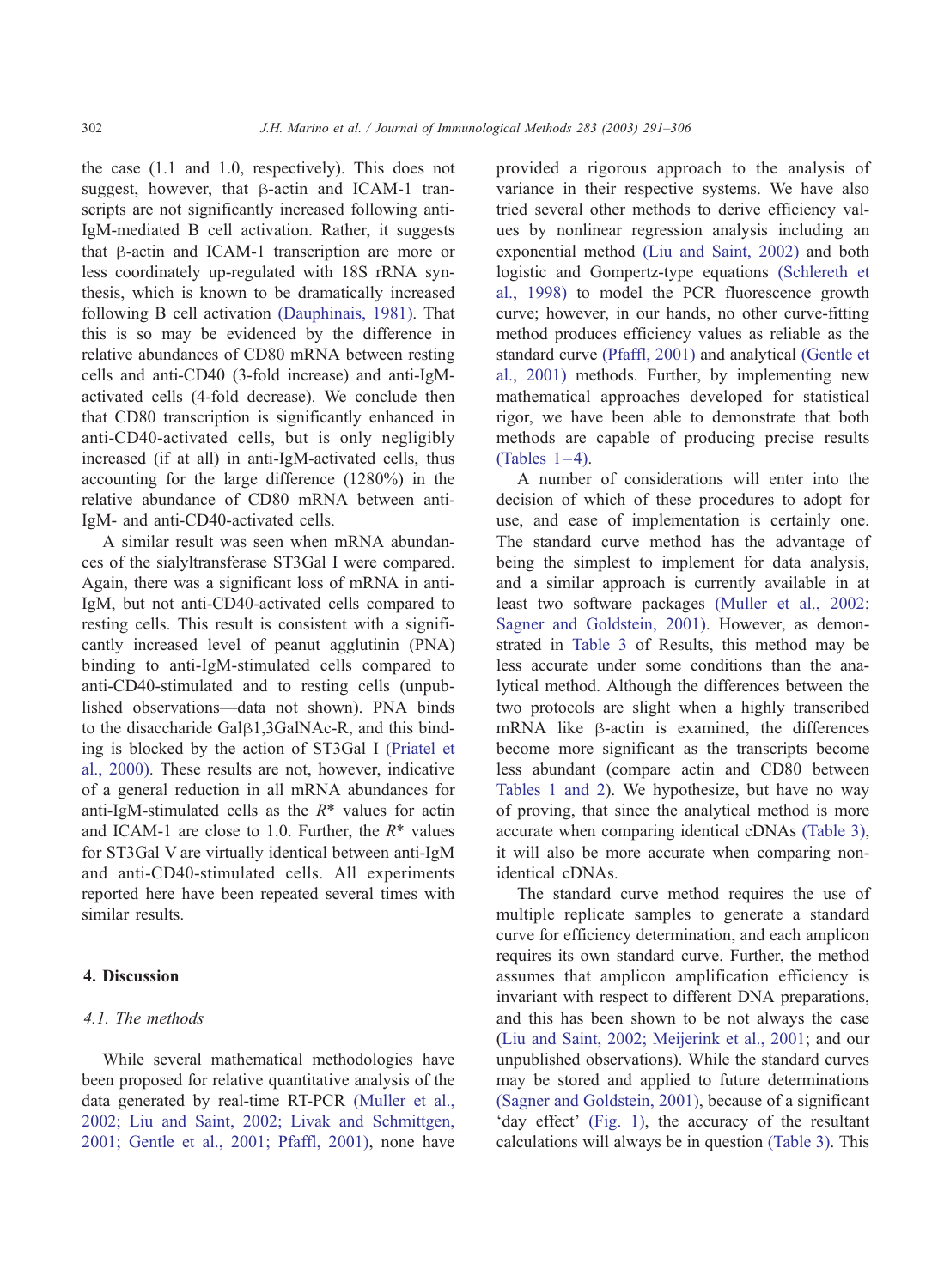is consistent with our observation that less abundant mRNAs give rise to higher errors using this method ([Tables 1 and 2,](#page-9-0) and unpublished observations) as the increased number of cycles necessary for  $C_t$  determination increases any slight differences in initial conditions exponentially. Ideally then, a standard curve for efficiency as well as all  $C_t$  data to be compared should be generated in a single day. However, this necessity significantly reduces the number of sample conditions that can be evaluated versus any particular control condition unless analysis of the control condition is repeated each day that new sample conditions are analyzed.

We conclude that the analytical method gives a more accurate result because all the calculated values for any particular condition are derived from a single data set, and it should be chosen when data sets collected on different days are to be compared. It is important to note, however, that even when using the analytical method, certain data, i.e. target and reference data for any individual sample condition, should be collected simultaneously. This approach allows one to compile a relative expression database to which one may add any number of other sample conditions at any time, and any sample condition may then serve as the control condition.

When using the analytical method, it is also critical to remember that the slopes of the linear regression curves, which are the mathematical equivalents of  $E$  in Eq. (3) from Introduction, must be equal. This does not imply that the two mean slopes that will be averaged in Eq. (8) from Results must be identical; they rarely if ever will be (compare  $\beta_1$  and  $\beta_2$  in [Table](#page-10-0) 2). Rather, it implies that the two data sets must be tested and found to be statistically indistinguishable to some degree of certainty (here,  $p \ge 0.05$  is used). As suggested by [Gentle et al. \(2001\),](#page-14-0) we use the method of [Zar \(1984\)](#page-15-0) as implemented in GraphPad Prism for this determination. If this condition is met, then the results of the R\* determination made using our method of calculation will be dependable to the degree of certainty indicated by the upper and lower confidence intervals.

A number of relative quantitative real-time RT-PCR protocols have been developed using molecular beacon [\(Tyagi and Kramer, 1996\)](#page-15-0) and TaqMan-type probes [\(Gibson et al., 1996\).](#page-14-0) The use of such probes has been reported to have several advantages over the use of SYBR Green I, including increased sensitivity and specificity, reduced primer – dimer formation, and the ability to multiplex reference and target genes in a single reaction tube [\(Bustin,](#page-14-0) 2000). Despite these obvious advantages, such probes also have several disadvantages that make the use of SYBR Green I attractive. These include the high cost of synthesizing individual TaqMan or molecular beacon probes for each gene assayed and the necessity of designing three functionally optimal, gene-specific probes for each gene assayed. Further, we have found that with the judicious selection of primer pairs, even comparatively rare mRNAs (as for the sialyltransferases) may be quantified using SYBR Green I. However, whether one uses SYBR Green I or TaqMan-type probes, the mathematical procedures described here are equally applicable and should give similar results.

# 4.2. The results

Activation of resting B cells with anti-CD40 antibodies but not with anti-IgM antibodies leads to significant aggregate formation in the cell cultures. Such aggregation has been attributed to intercellular interactions between ICAM-1 and activated LFA-1 molecules on the B cell surface [\(Barrett et al., 1991;](#page-14-0) Carlsson et al., 1993). Thus, our results showing that both ICAM-1 mRNA and protein are significantly more abundant in anti-CD40-activated cells relative to both anti-IgM-activated and resting cells ([Fig. 4](#page-9-0) and [Tables 2 and 4\)](#page-10-0) are completely consistent with the known role of this molecule in mediating the homotypic aggregation typical of CD40-activated B cells [\(Greicius et al., 1998\).](#page-14-0) As it is well established that both ICAM-1 and LFA-1 require association with intracellular cytoskeletal microfilaments for full function [\(Carpen et al., 1992; Lub et al., 1997\),](#page-14-0) an increase in  $\beta$ -actin mRNA abundance in anti-CD40 cells might be expected and is indeed observed [\(Table 4\).](#page-10-0)

Anti-IgM-activated cells express ICAM-1 protein levels slightly greater than that seen on the resting cell surface [\(Fig. 4\),](#page-9-0) and it has been demonstrated in reaggregation experiments that anti-IgM-activated cells are recruited into anti-CD40-generated clusters, even though they do not form clusters themselves [\(Cliff and Klaus, 2000\).](#page-14-0) Surprisingly, ICAM-1 mRNA abundance is not greater in anti-IgM-activated cells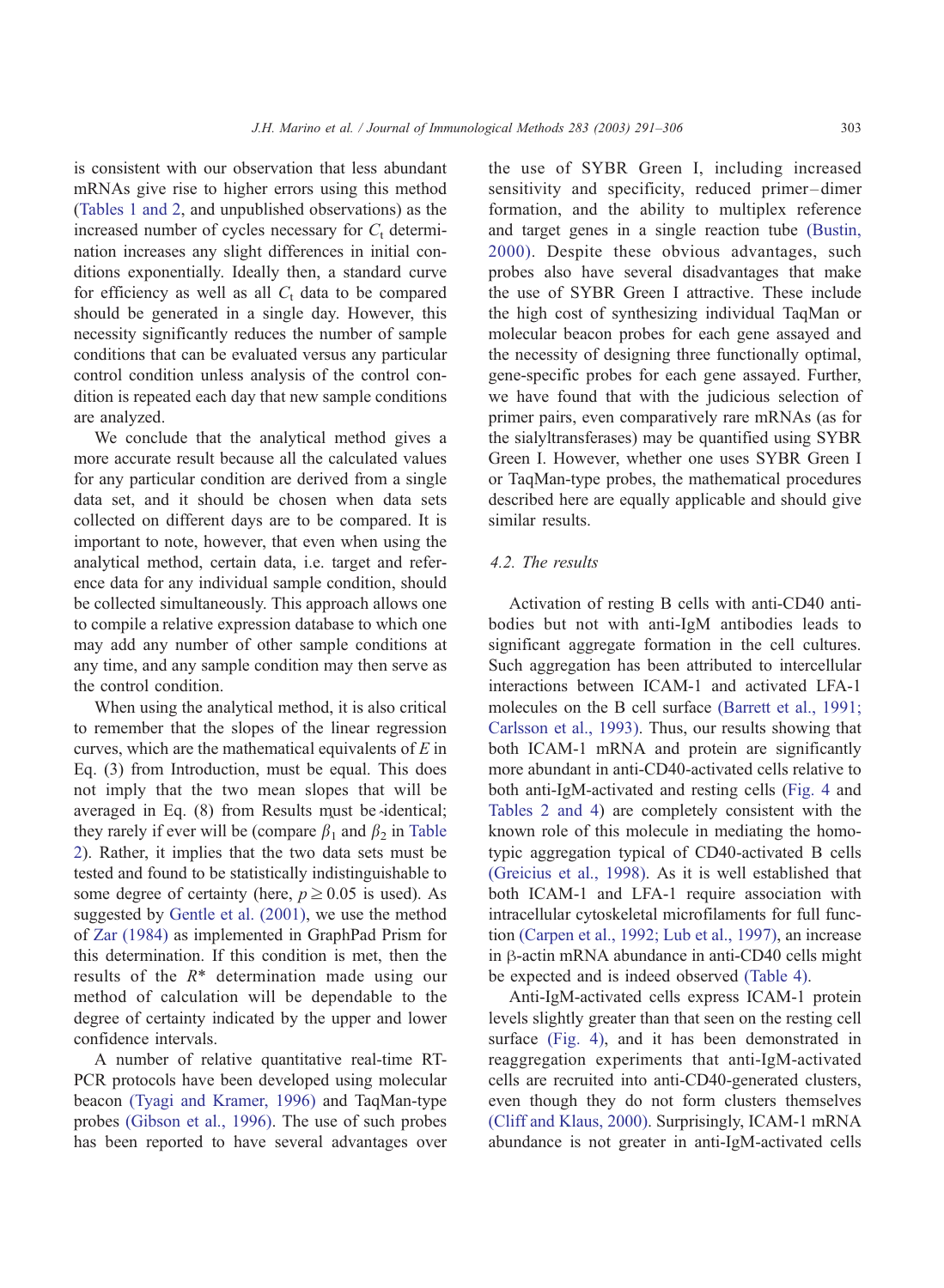<span id="page-13-0"></span>than in resting cells [\(Table 4\).](#page-10-0) However, this does suggest that ICAM-1 transcription is coordinately upregulated with rRNA synthesis. If such were not the case, ICAM-1 mRNA abundance would be expected to decrease with a resultant loss of the protein from the cell surface during blast formation (see below).

The relative abundance CD80 mRNA seems to be significantly higher in resting cells than in anti-IgMstimulated cells [\(Table 4\),](#page-10-0) neither of which express detectable protein [\(Fig. 3\),](#page-7-0) and is only modestly higher in anti-CD40-activated cells, which express the protein, than it is in resting cells [\(Table 4\).](#page-10-0) In time course studies, CD80 transcript abundance increases in anti-CD40-stimulated cells until 48 h then declines (data not shown). These results are consistent with the low level of the protein expression on the cell surface [\(Fig. 4\).](#page-9-0) Further, it is known that triggering B cells through CD40 but not through cell surface IgM leads to CD80 expression [\(Lenschow et al., 1994;](#page-14-0) Goldstein et al., 1996). While the decrease in relative CD80 mRNA expression seen in anti-IgM-activated B cells could be due to some other factor such as mRNA destabilization, it is most likely due to increased abundance of rRNA which occurs without an accompanying increase in CD80 mRNA abundance. It is somewhat surprising that there are detectable CD80 transcripts in resting B cells as such transcripts have not been found in other resting cells inducible for CD80 expression [\(Fleischer et al., 1996\).](#page-14-0) It is possible that the presence of CD80 transcripts is due to the small population of CD80 expressing cells in the initial resting cell preparation [\(Fig. 4\);](#page-9-0) however, such cells do not make up more than  $3-5%$  of the total cell population. On the other hand, this result demonstrates the importance of using RNA from highly purified cell populations for the preparation of the control and sample cDNA.

In contrast, the reduced abundance of ST3Gal I mRNA in anti-IgM-stimulated cells compared with resting or anti-CD40-stimulated cells correlates very well with an increased expression of PNA-binding carbohydrates on the B cell surface following anti-IgM stimulation (data not shown). It is well known from studies using transgenic KO mice that ST3Gal I is the principal glycosyltransferase responsible for blocking the expression of the PNA-binding phenotype in both T and B lymphocytes [\(Priatel et al.,](#page-14-0) 2000). Although ST3Gal V mRNA abundance is also slightly reduced in both anti-IgM and anti-CD40 stimulated cells, we have not attempted to determine whether there is any resultant phenotypic effect of this change.

# 4.3. Summary

Recently, several protocols for analyzing and validating data from real-time relative RT-PCR experiments have been published in peer-reviewed journals [\(Liu and Saint, 2002; Livak and Schmittgen, 2001;](#page-14-0) Pfaffl, 2001; Gentle et al., 2001). We have tested all of these approaches, developed new data analysis procedures for the two most promising of these methodologies, and generated data appropriate to assess both the accuracy and precision of both protocols. Using 18S rRNA as an internal reference, we have demonstrated that while both approaches to efficiency determination produce results that are precise, only the analytical method combined with our data analysis protocol produces consistently accurate, statistically verified results. We believe this is largely due to the existence of a day effect [\(Fig. 1\),](#page-4-0) which introduces at least the potential for significant error into the standard curve method. Finally, we have demonstrated the utility and sensitivity of our approach by applying it to the analysis of changes in ICAM-1, CD80, and ST3Gal I mRNA abundance relative to 18S rRNA during differential B cell activation and shown that message transcript abundance closely correlates with cell surface expression of both protein and carbohydrate markers.

# Acknowledgements

The authors thank Dr. Glen Collier for his critical reading of this manuscript and his helpful suggestions. This work was supported by grants to KSM from the National Institutes of Health (AI-41164) and from the Mervin Bovaird Center for Molecular Cell Biology and Biotechnology.

#### References

Bagriacik, E.U., Miller, K.S., 1999. Cell surface sialic acid and the regulation of immune cell interactions: the neuraminidase effect reconsidered. Glycobiology 9, 267.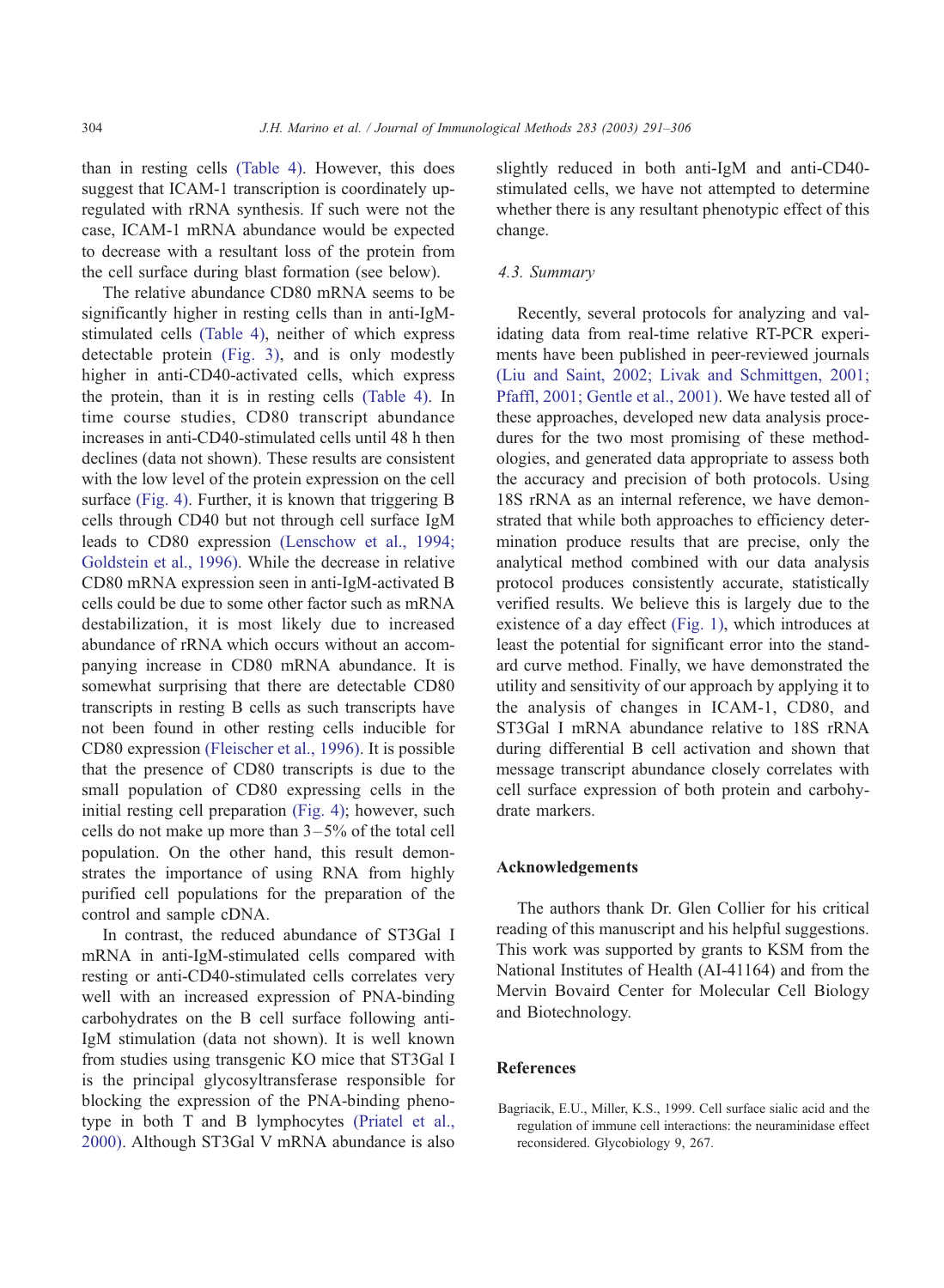- <span id="page-14-0"></span>Barrett, T.B., Shu, G., Clark, E.A., 1991. CD40 signaling activates CD11a/CD18 (LFA-1)-mediated adhesion in B cells. J. Immunol. 146, 1722 – 1729.
- Blaschke, V., Reich, K., Blaschke, S., Zipprich, S., Neumann, C., 2000. Rapid quantitation of proinflammatory and chemoattractant cytokine expression in small tissue samples and monocytederived dendritic cells: validation of a new real-time RT-PCR technology. J. Immunol. Methods 246, 79 – 90.
- Bustin, S.A., 2000. Absolute quantification of mRNA using real-time reverse transcription polymerase chain reaction assays. J. Mol. Endocrinol. 25, 169 – 193.
- Carlsson, M., Soderberg, O., Nilsson, K., 1993. Interleukin-4 (IL-4) enhances homotypic adhesion of activated B-chronic lymphocytic leukaemia (B-CLL) cells via a selective up-regulation of CD54. Scand. J. Immunol. 37, 515 – 522.
- Carpen, O., Pallai, P., Staunton, D.E., Springer, T.A., 1992. Association of intercellular adhesion molecule-1 (ICAM-1) with actin-containing cytoskeleton and alpha-actinin. J. Cell Biol. 118,  $1223 - 1234$
- Cliff, J.M., Klaus, G.G., 2000. A method for investigating the role of homotypic adhesion in lymphocyte activation. J. Immunol. Methods 246, 51-59.
- Dauphinais, C., 1981. The control of ribosomal RNA transcription in lymphocytes. Eur. J. Biochem. 114, 487 – 492.
- Fleischer, J., Soeth, E., Reiling, N., Grage-Griebenow, E., Flad, H.D., Ernst, M., 1996. Differential expression and function of CD80 (B7-1) and CD86 (B7-2) on human peripheral blood monocytes. Immunology 89, 592-598.
- Freeman, W.M., Walker, S.J., Vrana, K.E., 1999. Quantitative RT-PCR: pitfalls and potential. BioTechniques 26, 112 – 125.
- Gentle, A., Anastasopoulos, F., McBrien, N.A., 2001. High-resolution semi-quantitative real-time PCR without the use of a standard curve. BioTechniques 31, 502 – 508.
- Gibson, U.E., Heid, C.A., Williams, P.M., 1996. A novel method for real time quantitative RT-PCR. Genome Res. 6, 995 – 1001.
- Goidin, D., Mamessier, A., Staquet, M., Schmitt, D., Berthier-Vergnes, O., 2001. Ribosomal 18s RNA prevails over glyceraldehyde-3-phosphate dehydrogenase and  $\beta$ -actin genes as internal standard for quantitative comparison of mRNA levels in invasive and noninvasive human melanoma cell subpopulations. Anal. Biochem. 295, 17-21.
- Goldstein, M.D., Debenedette, M.A., Hollenbaugh, D., Watts, T.H., 1996. Induction of costimulatory molecules B7-1 and B7-2 in murine B cells. The CBA/N mouse reveals a role for Bruton's tyrosine kinase in CD40-mediated B7 induction. Mol. Immunol.  $33, 541 - 552.$
- Greicius, G., Tamosiunas, V., Severinson, E., 1998. Assessment of the role of leucocyte function-associated antigen-1 in homotypic adhesion of activated B lymphocytes. Scand. J. Immunol. 48,  $642 - 650.$
- Hempel, D.M., Smith, K.A., Claussen, K.A., Perricone, M.A., 2002. Analysis of cellular immune responses in the peripheral blood of mice using real-time RT-PCR. J. Immunol. Methods 259, 129 – 138.
- Higuchi, R., Fockler, C., Dollinger, G., Watson, R., 1993. Kinetic PCR analysis: real-time monitoring of DNA amplification reactions. Biotechnology 11, 1026 – 1030.
- Kruse, N., Moriabadi, N.F., Toyka, K.V., Rieckmann, P., 2001. Characterization of early immunological responses in primary cultures of differentially activated human peripheral mononuclear cells. J. Immunol. Methods 247, 131 – 139.
- Lenschow, D.J., Sperling, A.I., Cooke, M.P., Freeman, G., Rhee, L., Decker, D.C., Gray, G., Nadler, L.M., Goodnow, C.C., Bluestone, J.A., 1994. Differential up-regulation of the B7-1 and B7- 2 costimulatory molecules after Ig receptor engagement by antigen. J. Immunol. 153, 1990 – 1997.
- Liu, W., Saint, D.A., 2002. A new quantitative method of real time reverse transcription polymerase chain reaction assay based on simulation of polymerase chain reaction kinetics. Anal. Biochem. 302, 52-59.
- Livak, K.J., Schmittgen, T.D., 2001. Analysis of relative gene expression data using real-time quantitative PCR and the 2(-Delta Delta C(T)) method. Methods 25, 402 – 408.
- Lub, M., van Kooyk, Y., van Vliet, S.J., Figdor, C.G., 1997. Dual role of the actin cytoskeleton in regulating cell adhesion mediated by the integrin lymphocyte function-associated molecule-1. Mol. Biol. Cell 8, 341 – 351.
- Meijerink, J., Mandigers, C., van de Locht, L., Tonnissen, E., Goodsaid, F., Raemaekers, J., 2001. A novel method to compensate for different amplification efficiencies between patient DNA samples in quantitative real-time PCR. J. Mol. Diagnostics  $3, 55 - 61.$
- Muller, P.Y., Janovjak, H., Miserez, A.R., Dobbie, Z., 2002. Processing of gene expression data generated by quantitative realtime RT-PCR. BioTechniques 32, 1372 – 1379.
- Mullis, K., Faloona, F., Scharf, S., Saiki, R., Horn, G., Erlich, H., 1986. Specific enzymatic amplification of DNA in vitro: the polymerase chain reaction. Cold Spring Harbor Symp. Quant. Biol. 51 (Pt. 1), 263 – 273.
- Overbergh, L., Valckx, D., Waer, M., Mathieu, C., 1999. Quantification of murine cytokine mRNAs using real time quantitative reverse transcriptase PCR. Cytokine 11, 305 – 312.
- Pfaffl, M.W., 2001. A new mathematical model for relative quantification in real-time RT-PCR. Nucleic Acids Res. 29, 2002 – 2007.
- Priatel, J.J., Chui, D., Hiraoka, N., Simmons, C.J., Richardson, K.B., Page, D.M., Fukuda, M., Varki, N.M., Marth, J.D., 2000. The ST3Gal-I sialyltransferase controls CD8+ T lymphocyte homeostasis by modulating O-glycan biosynthesis. Immunity 12, 273 – 283.
- Ririe, K.M., Rasmussen, R.P., Wittwer, C.T., 1997. Product differentiation by analysis of DNA melting curves during the polymerase chain reaction. Anal. Biochem. 245, 154 – 160.
- Sagner, G., Goldstein, C., 2001. Principles, workflows and advantages of the new LightCycler Relative Quantification Software. Biochemica 3, 15 – 17.
- Schlereth, W., Bassukas, I.D., Deubel, W., Lorenz, R., Hempel, K., 1998. Use of the recursion formula of the Gompertz function for the quantitation of PCR-amplified templates. Int. J. Mol. Med. 1, 463 – 467.
- Schmittgen, T.D., Zakrajsek, B.A., 2000. Effect of experimental treatment on housekeeping gene expression: validation by real-time, quantitative RT-PCR. J. Biochem. Biophys. Methods  $46, 69 - 81.$